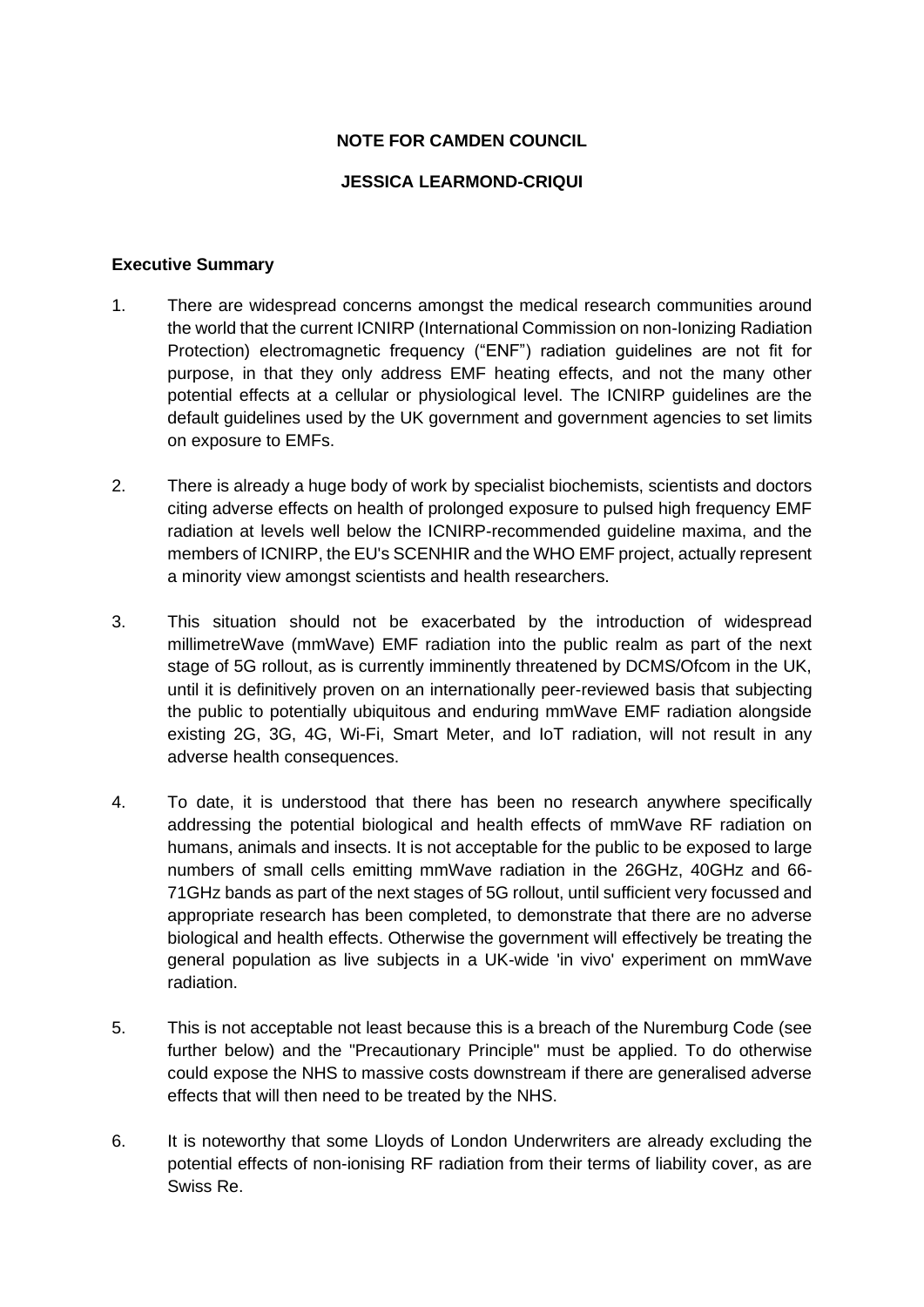- 7. The Department of Health and Social Care, Public Health England and the National Institute for Health Research (NIHR) must urgently work together to define, sponsor and fund the necessary research including international experts independent of any members of the minority-view international bodies, including ICNIRP, SCENHIR and WHO EMF Project. There must be no telecoms industry funding involved. in order to ensure that there are no conflicts of interest.
- 8. The government has already received in excess of £3.7bn in proceeds from the 4G spectrum auction in 2013 and the 5G first-tranche spectrum auctions by Ofcom in 2018. It would be morally negligent of the DHSC/PHE/NIHR on behalf of the government not to secure funding from the Treasury to use a tiny fraction of these windfall funds to fund this independent research.
- 9. In the meantime, until widespread use of the mmWave bands is deemed safe for longterm human exposure, based on evidenced and peer-reviewed research, the DHSC must require the Dept. for Culture Media and Sport (DCMS) to ask Ofcom to cease and desist from making any plans to release any portion of the 26GHz band for public 5G use (whether experimental/trial or commercial). Any existing trial use of the 26GHz band for 5G small cells in various UK cities must be strictly time-limited and terminated when feasible pending confirmation that the long-term irradiation of the general population with 26GHz and 40 GHz and 70GHz RF signals is safe.
- 10. It is encumbent on local councils to protect its constituents where the evidence of safety is equivocal. From the contents of this note, you will see that there is a large body of evidence of harm from EMFs which is being ignored by the ICNIRP and the UK government.
- 11. I would urge the Council **to suspend the roll out of 5G until such time as the evidence of safety can be assured**.
- 12. In making its decision, it will be important for the council to understand which of its members on the scrutiny panel have interests or connections to the mobile phone or 5G industry and, therefore, conflicts of interests. It will also be important to ensure that if they use anyone other than councillors to help them with their decision, such persons are not connected to the industry and do not have conflict of interests in this regard.
- 13. Thank you in advance for your urgent consideration of these potentially alarming public health issues.

This note deals with the following issues:

- (a) What is 5G;
- (b) Why are people concerned about health re 5G;
- (c) What do some doctors say;
- (d) The government and its agencies have washed their hands of health issues;
- (e) So, what are the ICNIRP guidelines and what's wrong with them;
- (f) How do the UK agencies interact with the international agencies and ICNIRP;
- (g) Let's now look at some legal aspects;
- (h) Your obligations as an employer;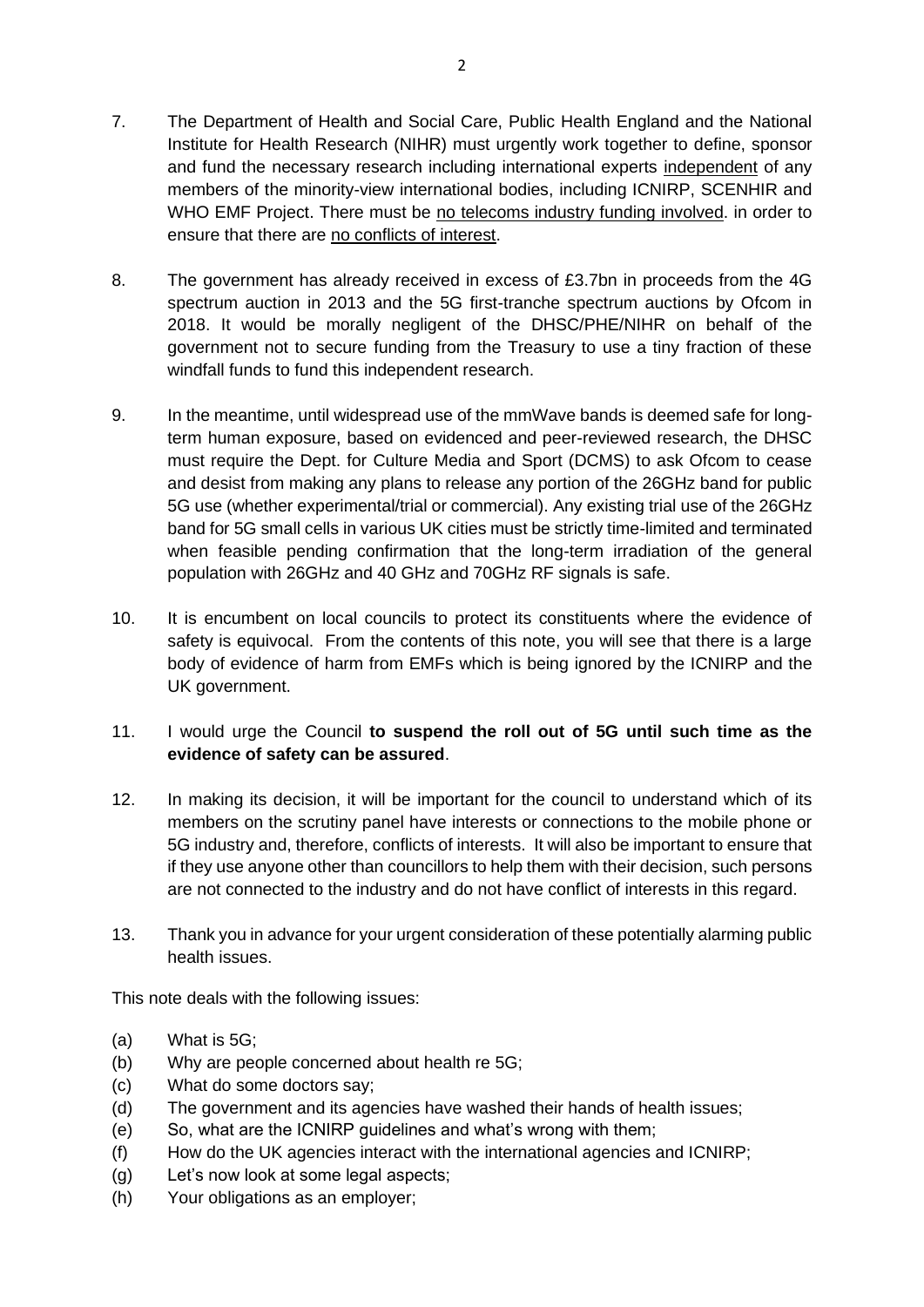- (i) Government consultation on removing planning control from citing of mast and antenna;
- (j) Letter sent by Eric Peel to various government agencies
- (k) My petition which is addressed to all local councils;
- (l) LED street lights are dangerous and, in addition, are wired with 5G already
- (m) Conclusion.

## **1. What is 5G**

- 14. Simply put, 5G stands for  $5<sup>th</sup>$  Generation of the telecommunications network. These words describe the different stages of development of the carriage of data over waves. Each generation is an evolution of the network from the previous generation.
- 15. 1G was the carriage of voice data, 2G brought international roaming, texts and sim cards (the data in bus shelters use 2G), 3G enabled voice, video and internet in a mobile scenario and 4G was the convergence of multimedia (and pretty much everything goes) and technology.

## <https://www.quora.com/What-are-the-differences-between-1G-2G-3G-4G-and-5G>

16. So, 5G is a progression from 4G and brings multiple antenna, millimetre wave, small cells, Li-Fi and all the new technologies from the previous decade together which could be used to give 10Gb/s to a user, with an unseen low latency, and allow connections for at least 100 billion devices. Speed of delivery to a device is said to be at least 100 times faster than 4G. You can read about the breakthrough from 4G to 5G at the link below:

## <https://www.bbc.co.uk/news/technology-22507512>

- 17. The debate about 5G has arisen from the fact that it will use a higher frequency of the wave spectrum to deliver its data. The higher the frequency, the bigger the data load which can be carried. 5G is set to use millimeter waves (microwaves which are the same as are used in your microwave oven) to deliver its data load. That's where the problem lies.
- 18. Of course, its not the whole story because current EMFs from 4G do have health impacts to EHS sufferers but, for the purposes of these submissions, it's the health effects of microwaves in the public space which are my focus.
- 19. If you have limited time and want a swift way into the issues, I would urge you to watch this video (1 hour but it explains the problem succinctly):

## [https://www.youtube.com/watch?v=6M7YFI0I9kI&feature=youtu.be](https://lawlcs.us8.list-manage.com/track/click?u=d785428f302ac5c562ad552a1&id=ae55c3058c&e=9b6143a670)

and to read the BioInitative report at:

[https://bioinitiative.org/table-of-contents/.](https://bioinitiative.org/table-of-contents/)

20. Those two media should bring you up to speed with the issues quite quickly.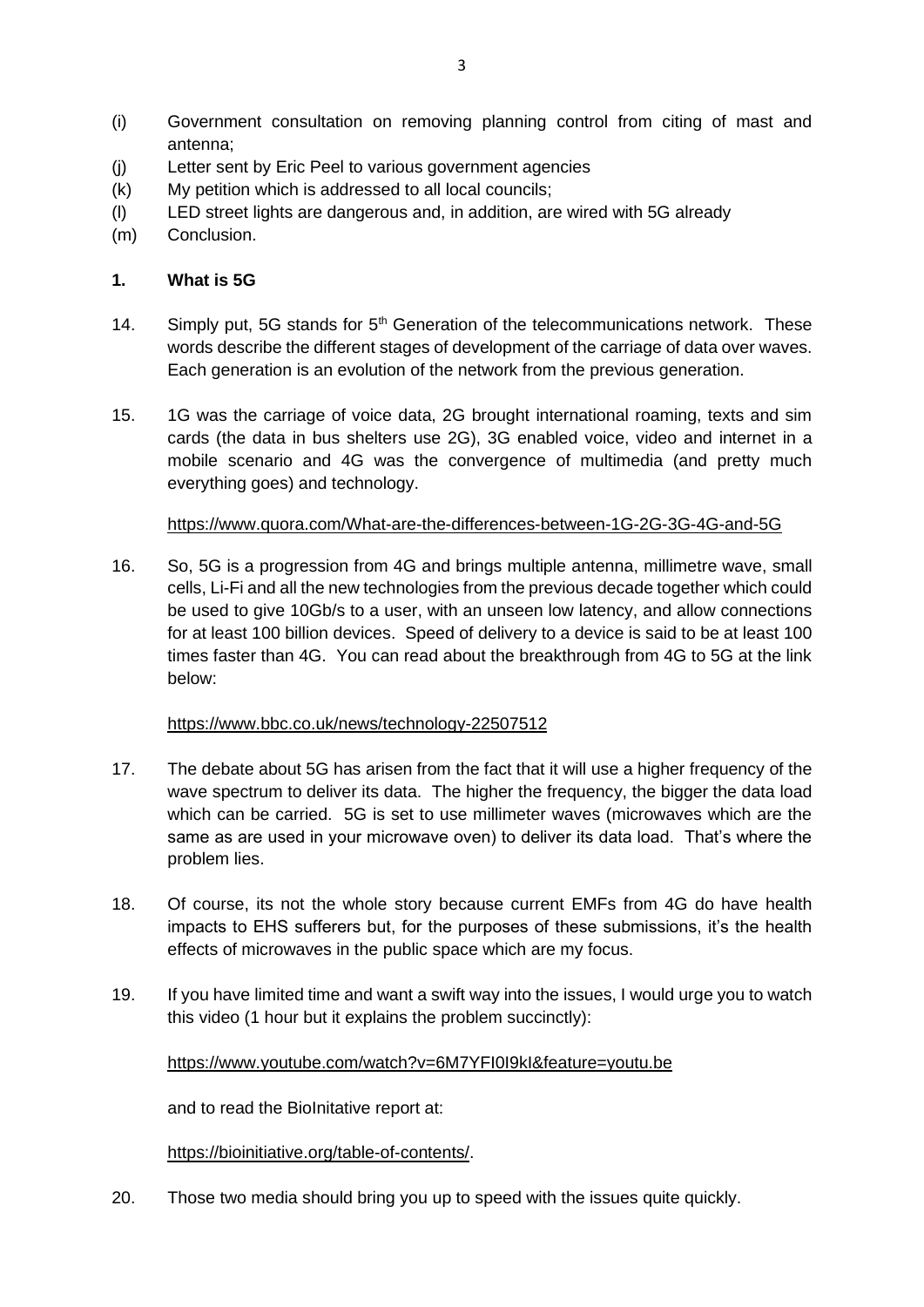## **B. Why are people concerned about health re 5G**

- 21. There are people in the UK and abroad who suffer from the effects of electromagnetic frequencies and are recognized medically to be Electromagnetically Hypersensitive ("EHS"). They suffer a range of symptoms when they come into contact with EMFs including headaches, fatigue, disturbed sleep, tingling, pains in limbs, head or face, stabbing pains, brain-fog and impaired cognitive function, dizziness, tinnitus, nosebleeds, palpitations and others.
- 22. I have set out in **Schedule 1**, the biological effects at various frequencies set out in the Bioinitiative report<https://bioinitiative.org/table-of-contents/>
- 23. I have set out in **Schedule 2**, a letter from Dr Andrew Tressider setting out some of the medical symptoms which are experienced by those who suffer from electrosensitivity.
- 24. Accepted biological effects of EM fields include: increased childhood leukaemia, adverse effects on sperm production, pregnancy, embryo development and hormones; there are links with depression, Motor Neurone and Parkinson's diseases, several cancers, behavioural problems and cataracts (see **Schedule 2**).
- 25. Other studies show reduced fertility, neurological damage, DNA damage, cell death (apotosis), oxidative stress and cardiac effects which are but a few of those recognised by modern scientific studies referred to below. The studies also show significant risks to insect, plant and bird life.
- 26. Mechanisms include: changes in calcium influx, failure of repair of DNA breaks, blood brain barrier permeability, heat shock protein production, disruption of vital melatonin production (e.g. by blue light from screens), general sympathetic (stress) upregulation of the body and disruption of cell to cell signaling. The overall effect may be to age us all more quickly (see also **Schedule 2**).
- 27. Below are some stories. One is from a woman in Kentish Town who wrote to me this week. She has consented to her story being circulated. She has corresponded with PHE who has denied any liability or ability to intervene. When 5G was turned on at an antenna 6m from her house, she started suffering the following symptoms which she has not suffered before:
	- a persistent headache;
	- nausea;
	- high levels of anxiety;
	- palpitations;
	- a constant humming sound in my ears;
	- itching skin; and
	- other symptoms which recede when she goes into green wooded spaces.
- 28. Her note is below:

Hi Jessica,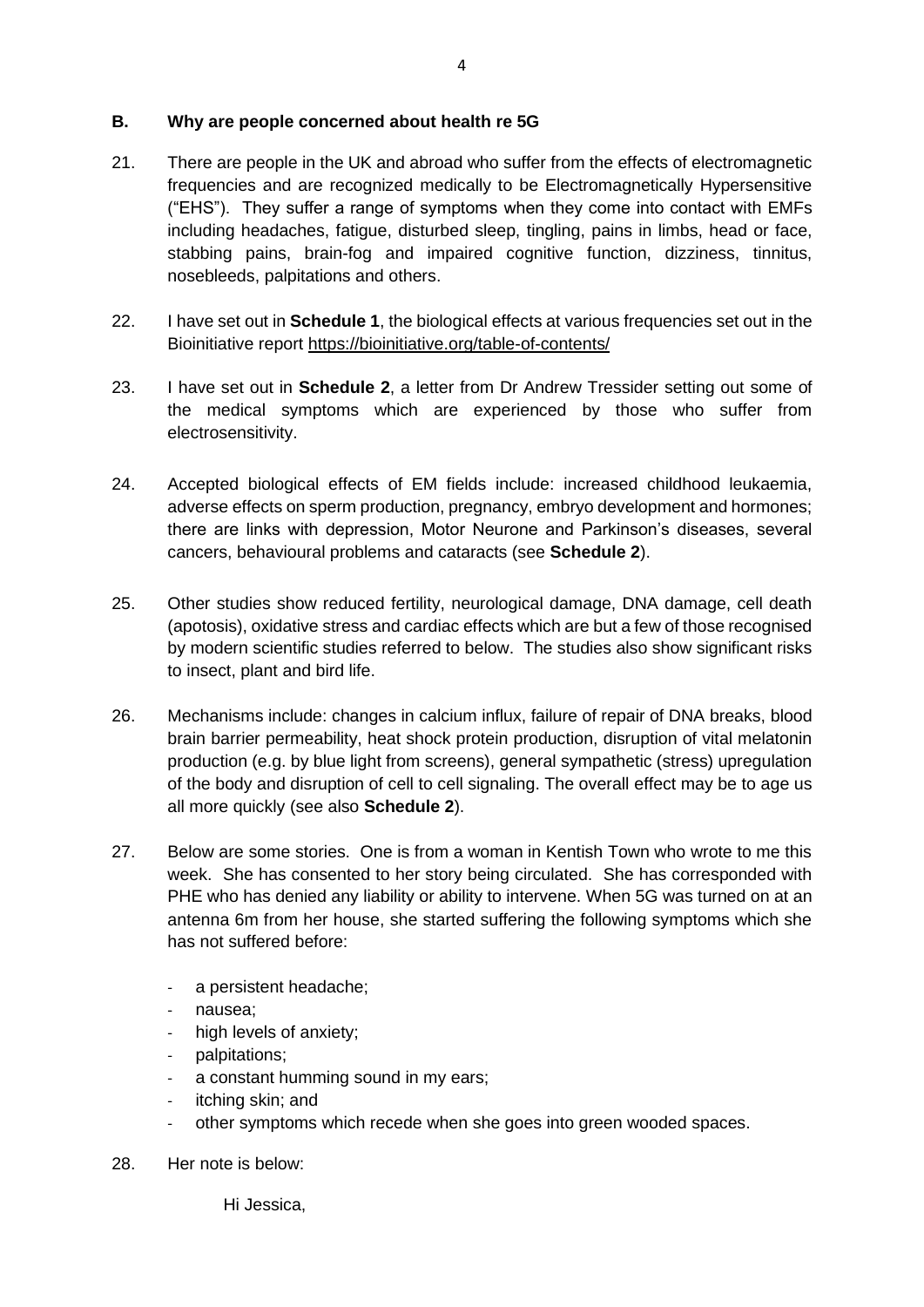someone posted your Ham&High letter on Nextdoor, where I came across it. Many thanks for taking the time to write it!

I am now writing to you to share with you our recent personal experience with 5G.

We live in a terraced house in Kentish Town and there is a council block facing the back of it.

In May this year an earlier mobile phone mast installation on the roof of this block was "upgraded" to 5G. I was told at the time that this is the first such installation of 200 planned for Camden alone. I was also told that local engineers have no access to the control panels. In our case the infrastructure or hardware(?) is made and supplied (apparently for free) by Huawei and is being operated remotely by Huawei engineers.

Our bedroom is approx. 5-6 meters away from the public exclusion zone around the two antennas directly facing us.

My first response was to get in touch with the Camden New Journal, write to Public Health England and my MP, Keir Starmer whom I also went to see in person at his surgery. I also sent various FOI requests to the council.

Tom Foot of the CNJ initially seemed very keen to look into the issue and asked me to forward all the communication but has since gone quiet.

All the official respondents are unanimously hiding behind the ICNIRP "guidelines" (I assume you are familiar with who the ICNIRP are?) and PHE more or less confirmed that we are now guineapigs (no adverse effects anticipated, but should the evidence change they'll let us know….).

I alerted PHE to the fact that some tenants of the council block have to walk through the exclusion zone in order to reach their flat and also told them that tree surgeons had been sent into this zone to "reshape" one of two very large trees near the antennas. PHE responded that there should be warning signs and/or cordened off areas but this is still not the case.

Various big law firms I approached hoping they might be interested in looking into this unprecedented threat to our privacy and health (and theirs!) didn't show any interest either.

Whilst trying to alert others to this issue I also did everything I could to inform myself. An accoustimeter I purchased showed ridiculously high rf readings in our house and garden, especially at night. An emf expert has since confirmed these.

As I began to feel unwell and also utterly unsafe in our home we decided to relocate to Germany for a while and we ended up staying there for nearly three months.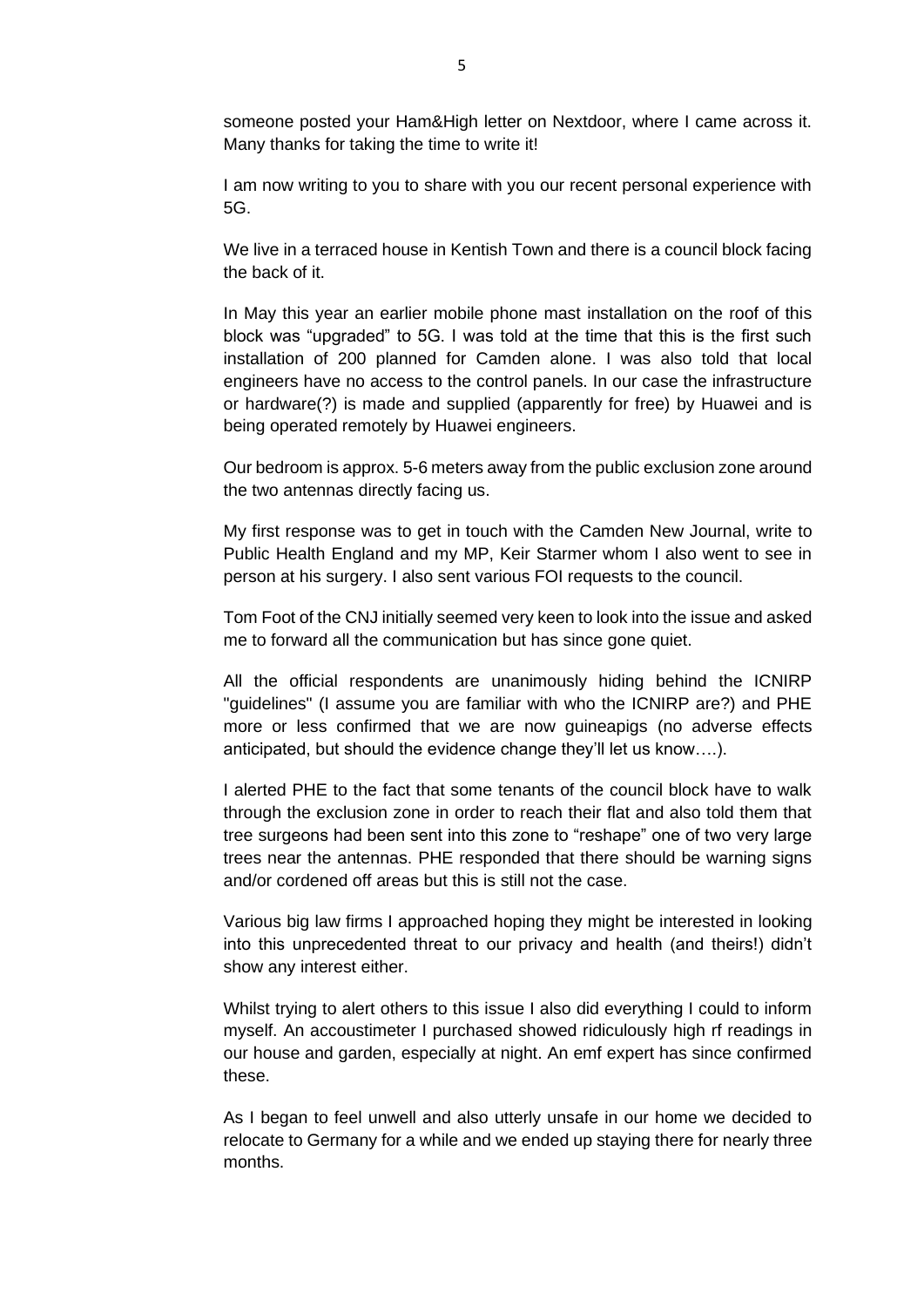Since our return we have been sleeping under an emf bed canopy and we also brought back a German system which plugs into the electricity circuit of the house and is designed to mitigate the adverse effects of the radiation. These two measures are enabling us to be in our home of twenty years at least for the time being.

As things stand I don't have much hope that we will be allowed to return to our previous life without a 24/7 watchtower monitoring our every move and microwaving us and the wildlife in our garden in the process. The law is not on our side.

But maybe there is still a little bit of time to initiate some debate about where we seem to be going and stop this madness going any further. Who decides that we will have no choice but to live in "smart" cities and a toxic digitalised environment????

Please get in touch if you would like me to send you all the various letter exchanges or if you would like to meet up sometime.

Best wishes and thanks again for your attempts to raise awareness

29. Below are pictures of the exclusion zones on the council building caused by the 5G antenna:

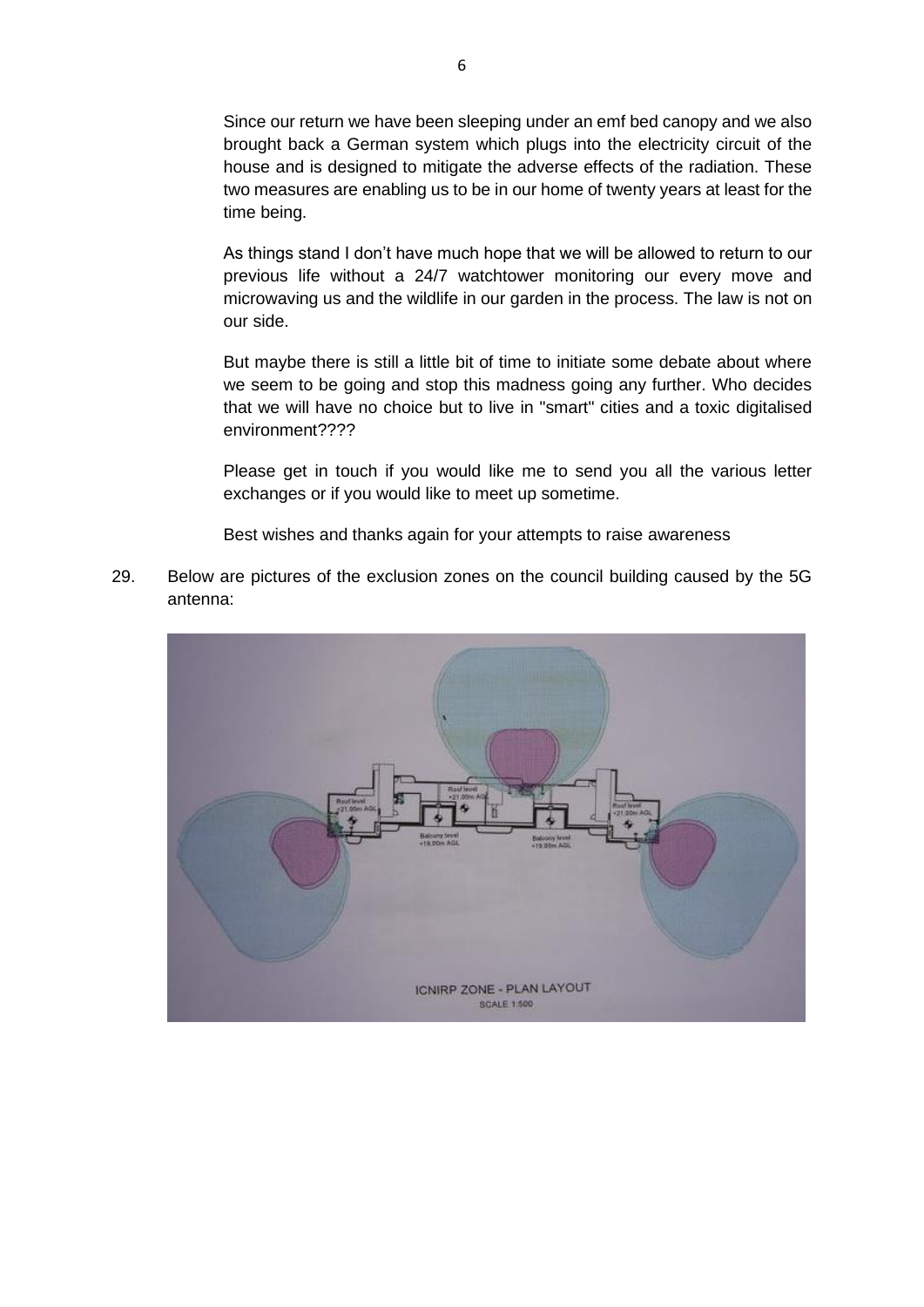

30. Next is a story which I found during my research relating to a woman who had a mobile phone mast put up right outside of her house some years ago.

Home sweet home

We have a lovely home, but a mobile mast has been put up right next to it. Do we have a choice? No; none. Even though we protested and successfully objected so that our local planners refused, along came an HM Planning Inspector to tell us it wouldn't look bad to them, and that's all that matters. So up it went.

Now I have problems sleeping, my partner has headaches and my daughter has started having nosebleeds. Who will believe me? I know there are lots of people and families out there like ours experiencing the same, but no-one accepts what we are saying. The collusion is staggering between the industry that says we just don't understand, police who say it will 'all prove to be unfounded' and the protection authorities who say there is no evidence, whatever we say and however many of us say it. Then the industry is lobbying government and asking for more de-regulation, because they are slipping behind in international competitiveness and not making as much money as they want. And the government stands by and will not even listen to MPs in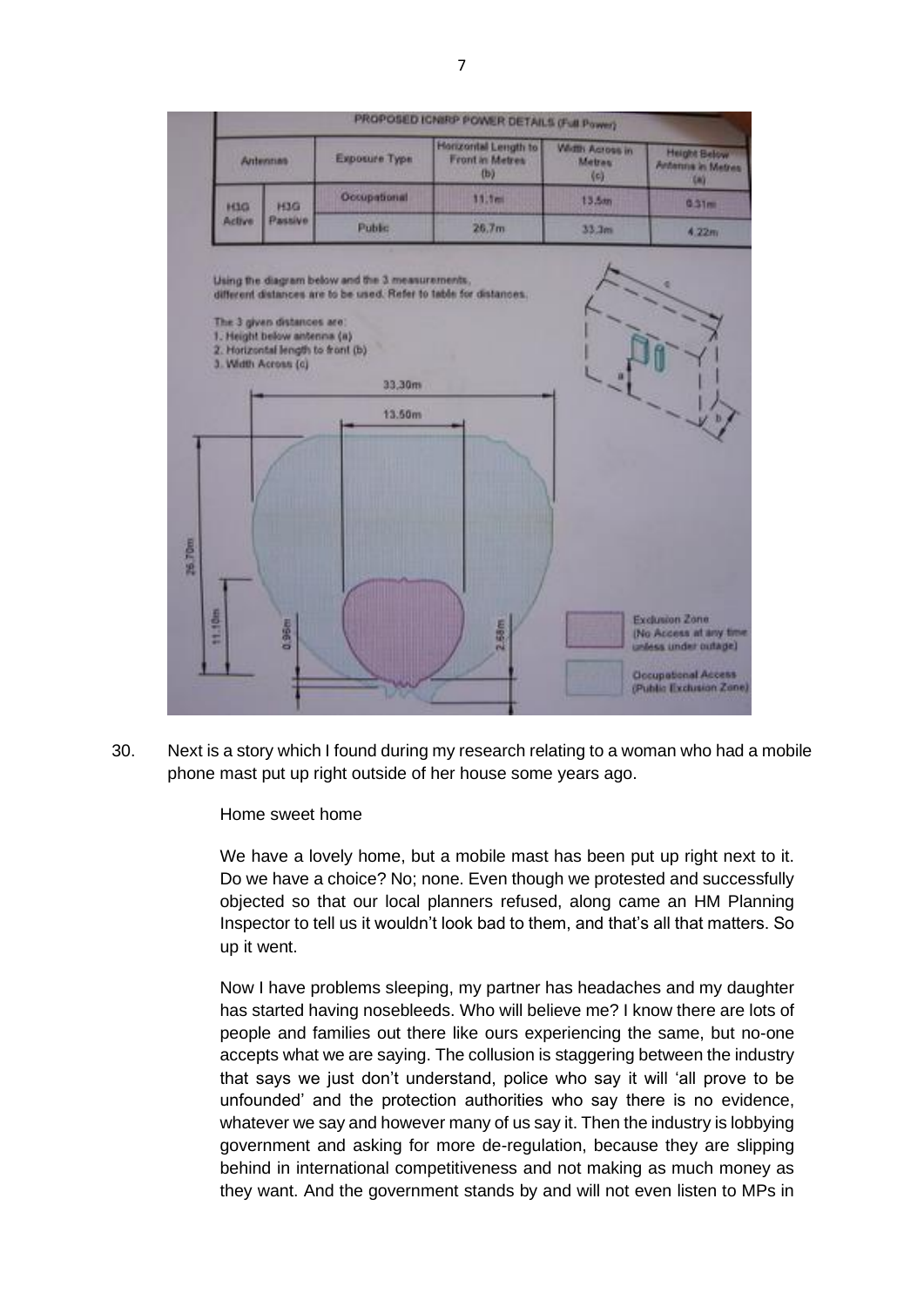the House of Commons who want proper debate, and a slow-down in this hateful race, until we know more.

My partner was then approached by O2 Airwave because he runs a business with a convenient location for a TETRA mast. He knows that the people who work for him are worried so he asked the NRPB for a current statement on safety, and whether he can tell his employees that TETRA will not affect them.

And the NRPB told him that he 'must make his own mind up on that', and by the way, some people say that low frequency microwaves like TETRA have been used for weapons or mind control, but there is no evidence. He didn't ask that!

A cruel dilemma

So we put our lovely home on the market to move on. We feel we can't risk the children living with this radiation so close. Maybe their school is protected by the planning rules, but our home isn't.

What do we do? Protest and risk drawing attention to our house? Or keep quiet and hope no-one notices the silver monstrosity by the garden fence? If we protest and can't sell, we can't get away. And then we will be told that it is because we have scared people off, not because of the mast itself, because without us they would not have worried! But it is really making us unwell!!

We decided we must tell everyone who asks that the mast has been declared OK. It has a certificate that says is is operating according to the guidelines, and that the NRPB says it is probably safe. If we say that the NRPB says it *is* safe we could be held to account for lying.

We wrote to the local planning office to seek advice. What do we legally have to say to people buying our house? Does this fear of ours (that our symptoms are from the mast, and may be bad in the long term as well as very unpleasant all the time), count as something material to be declared about the property? The planners refused to advise us, and suggested we seek our own legal advice.

Am I getting this right? It appears that since the government has chosen not to protect us from something that they certainly know may not be harmless, we must pay to find out if we must warn prospective buyers of the danger they say probably does not exist? And if the legal advice is that we must inform prospective buyers? Isn't that like warning them off? How extraordinary.

A family viewed our house, with happy little children. It is a lovely house, and the rooms are bright, a good size and well-proportioned. It is an ideal family home. *I don't want them to buy it.* But I want to get away. I want to sleep again, and for us all to be happy and well.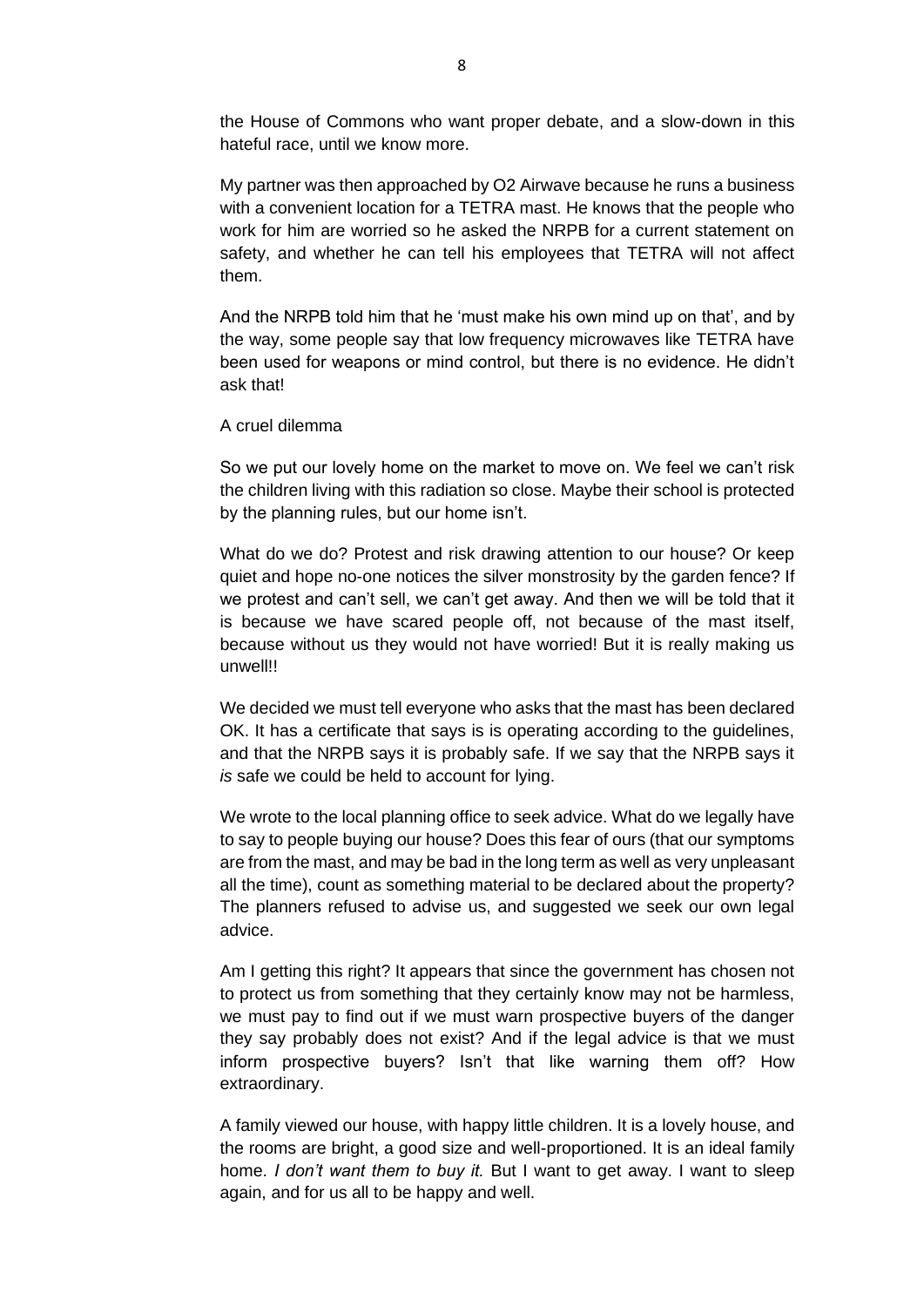Mr Blair; Mr Prescott; Mr Clark; Sir William Stewart, at the Health Protection Agency. None of you seems to care. Is my family an acceptable casualty in the cause of your politics? Forgive me if I believe down to my toes that we have lost democracy, lost our human rights and that you have abdicated all responsibility.

31. Please see the articles below referring to health impacts in Switzerland when their 5G was switched on in 102 locations in Geneva.

<https://mdsafetech.org/2019/07/20/the-first-report-of-5g-injury-from-switzerland/>

32. And finally, please see below the story of the fight against 5G in the US - Local Soccer Mom Versus Multi Billion 5G Industry.

> Deb Persampire, an American mother, decided to do something when she found out about the 5g rollout in her town, on her street and outside her house. Without her knowledge and apparently without regard for her safety and that of her children; her local council had instructed the installation of 'small cell' towers all over town.

> Her story is your story, the same thing is happening in the UK. EE and Vodaphone are rolling out 5G technology which recent scientific studies have shown to be harmful to human development and function. Please view the video and share widely

## <https://www.youtube.com/watch?v=6M7YFI0I9kI&feature=youtu.be>

#### **C. What do some doctors say**

- 33. Do see the letter from Dr Andrew Tressider who is also a trustee of the ES-UK [\(www.es-uk.com\)](http://www.es-uk.com/) at **Schedule 2** and his paper at **Schedule 3**. At its heart is the caution that EMFs cause illness in some people.
- 34. It may also be helpful to point you to the European Commission's 'non-binding guidelines' on EMF. Pages 87 – 89 covers some possible symptoms, not just those associated with over-exposure

#### <http://ec.europa.eu/social/BlobServlet?docId=14741&langId=en>

35. An extract from the above is below:

High frequency fields (100 kHz to 300 GHz)

Exposure to high frequency fields below the relevant action level (AL) may cause interference with the normal functioning of active implanted medical devices or bodyworn medical devices. Any malfunction could have potentially serious consequences.

Passive medical implants that are metallic may serve as absorbing antennas resulting in local increases in RF exposure of tissues and possible injury.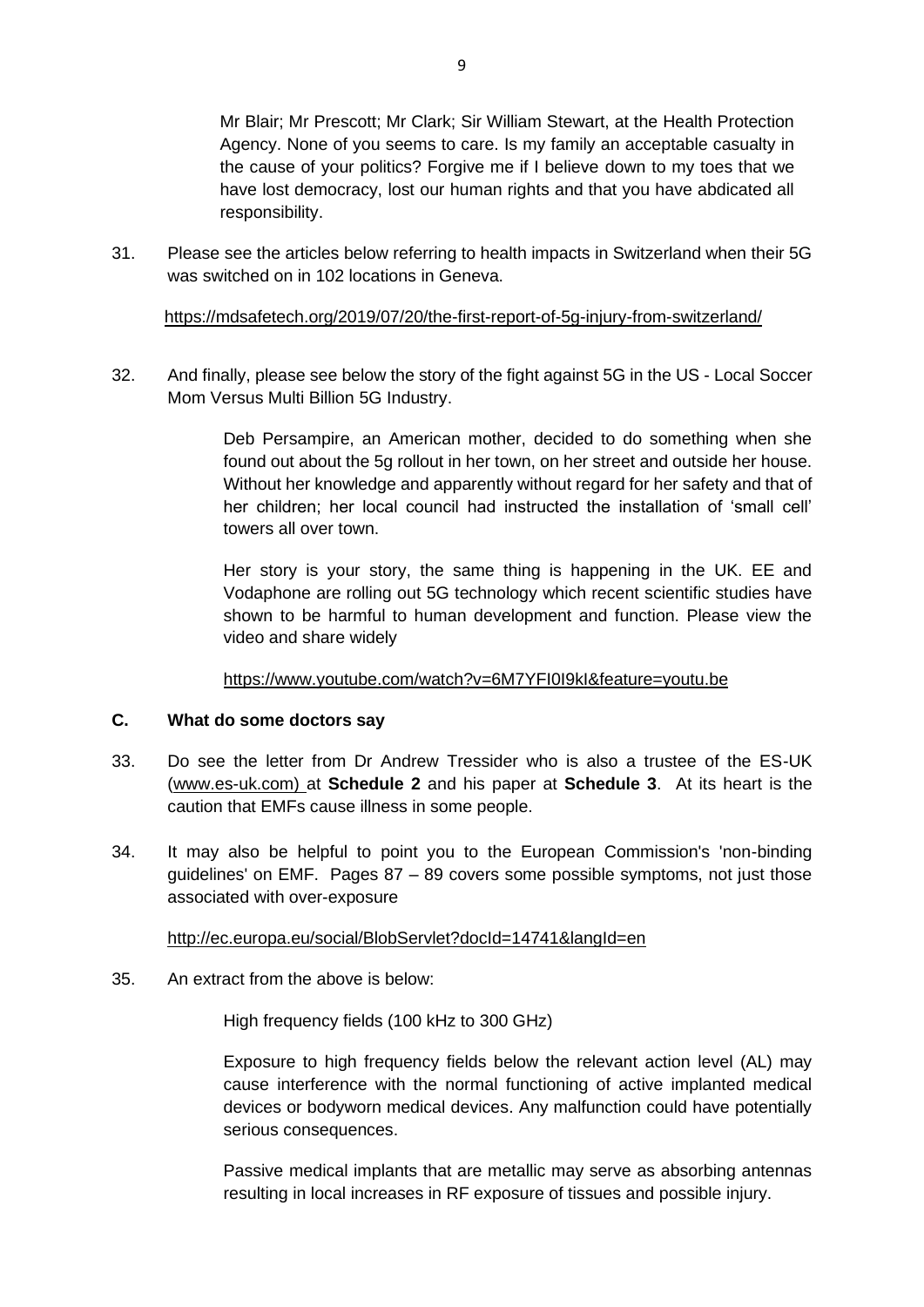The first indication of exposure to high frequency fields may be the sensation of warmth as the worker or parts of their body are heated by the field. However this may not always be the case and feeling warm is not a reliable warning signal. It is also possible to 'hear' pulsed fields between 300 kHz and 6 GHz, so clicking, buzzing or hissing noises may be heard by exposed workers.

Prolonged exposure of the whole body can result in a rise in body temperature.

Increased temperature of only a few degrees can lead to mental confusion, fatigue, headache and other symptoms of heat stress. High physical workloads, or working in hot and humid conditions will increase the likelihood of these effects. The severity of the symptoms also depend on the physical condition of the worker, whether they are dehydrated or not, and on the clothing they are wearing.

Partial body exposure can lead to localised heating or 'hot spots' in muscles or internal organs, and also cause superficial burns which appear instantly on exposure. Serious internal injury is possible without obvious burns on the skin. Strong local overexposure may cause damage to muscles and surrounding tissues in exposed limbs (medial compartment syndrome), which develops instantly or within a few days at most. In general terms, most tissues can tolerate increases in temperatures for short periods without harm, but a temperature of 41 °C for more than 30 minutes will produce damage.

A temporary lowering of sperm count is possible with exposures that cause substantial heating of the testis, and heating may increase the risk of miscarriage in early pregnancy.

The eye is known to be sensitive to heat, and very high exposure well above the ELV may cause inflammation of the sclera, iris or conjunctiva. Symptoms can include redness, pain in the eyes, sensitivity to light and pupillary constriction. Cataracts (opacities of the lens) are rare but a possible late effect of exposure, and can take weeks or months to develop following exposure. There are no reports of effects occurring years after exposure.

For higher frequency fields (around 6 GHz and above) energy absorption becomes increasingly superficial. These fields will be absorbed by the cornea of the eye, but exposures well above the ELV will be required to cause burns. The skin will also absorb these high frequency fields and at sufficiently high exposures this may result in pain and burns.

Workers may suffer electric shock or contact burns from touching working antennas or from contact with large metallic, ungrounded objects, such as cars, in the field. Similar effects may occur when an ungrounded worker touches a grounded metallic object.

These burns may be superficial or deep within the body. Metallic implants, including dental fillings and body piercings (as well as jewellery and some tattoo pigments), can concentrate the field leading to localised heating and thermal burns. High exposure of the hand may also result in nerve damage.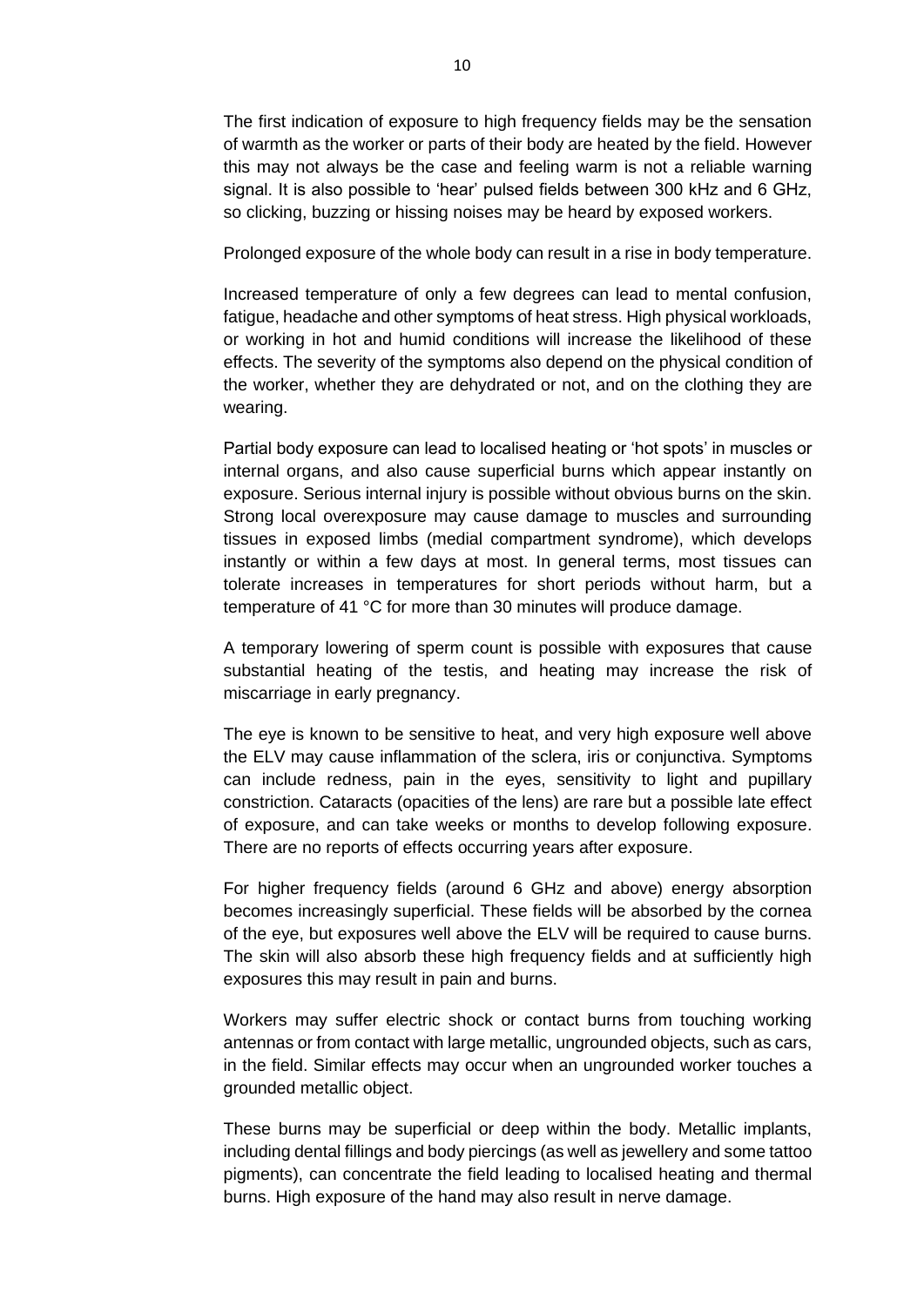Case reports of overexposed workers suggest other symptoms may also be possible.

These include headaches, bowel upset, lethargy, and long-lasting feelings of 'pins and needles' in the exposed tissues.

Stress reactions may be associated with actual or suspected overexposure.

- 36. Do also see the article of the European Academy of Environmental Medicine which is at **Schedule 13**. It sets out a number of illnesses associated with long term exposure to EMFs.
- 37. You may also want to review the site for Physicians for Safe Technology which has a whole section on 5G Telecommunications and lists numerous biological effects and impacts:

## <https://mdsafetech.org/5g-telecommunications-science/>

38. The 2018 European Commission Scientific Committee on Health, Environment and Emerging Risks (SCHEER) regularly updates emerging risks to public and environmental health. In their 2018 European Commission Statement on Emerging Health and Environmental Issues lists e cigarettes, perflourinated compounds, plastics, nanoparticles and also includes virtual reality and electromagnetic radiation, especially 5G technologies. They state "The lack of clear evidence to inform the development of exposure guidelines to 5G technology leaves open the possibility of unintended biological consequences."

## [https://ec.europa.eu/health/scientific\\_committees/scheer\\_en](https://ec.europa.eu/health/scientific_committees/scheer_en)

39. The report below states at page 14:

# [https://mdsafetech.files.wordpress.com/2019/02/scheer-report-emerging-concerns-](https://mdsafetech.files.wordpress.com/2019/02/scheer-report-emerging-concerns-2018-russell-mentioned.pdf)[2018-russell-mentioned.pdf](https://mdsafetech.files.wordpress.com/2019/02/scheer-report-emerging-concerns-2018-russell-mentioned.pdf)

"On the horizon, a new generation of even shorter high frequency 5G wavelengths is being proposed to power the Internet of Things (IoT). The IoT promises us convenient and easy lifestyles with a massive 5G interconnected telecommunications network. However, the expansion of broadband with shorter wavelength radiofrequency radiation highlights the concern that health and safety issues remain unknown. Controversy continues with regard to harm from current 2G, 3G and 4G wireless technologies. 5G technologies are far less studied for human or environmental effects" (Russell, 2018)."

and

"5G networks will soon be rolled out for mobile phone and smart device users. How exposure to electromagnetic fields could affect humans remains a controversial area, and studies have not yielded clear evidence of the impact on mammals, birds or insects. The lack of clear evidence to inform the development of exposure guidelines to 5G technology leaves open the possibility of unintended biological consequences"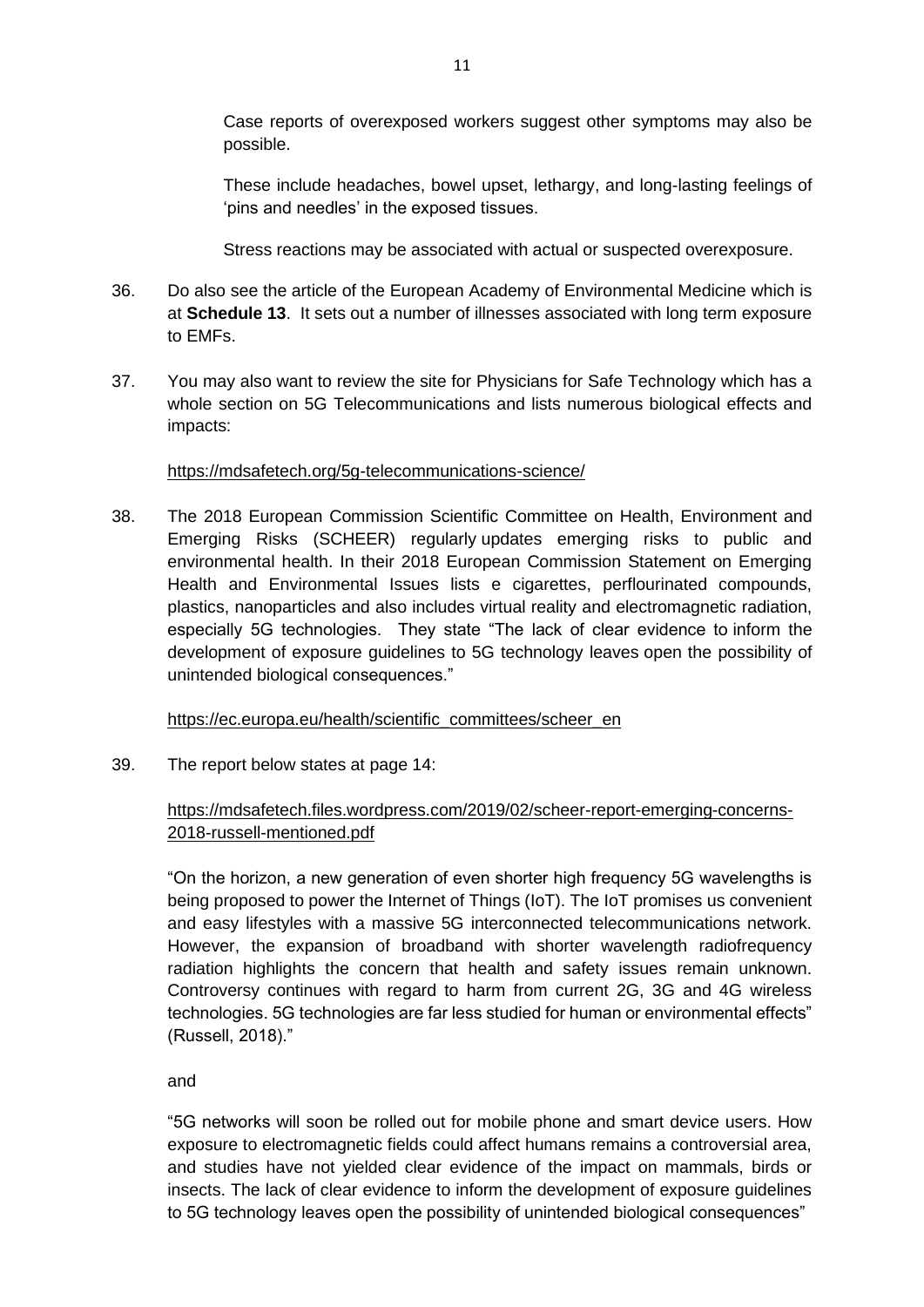#### **D. The government and its agencies have washed their hands of health issues**

- 40. There is no doubt that 5G will have massive commercial benefits. The connectivity of over 100 billion devices, self driving cars, nano-technology, remote medical interventions and applications which have not yet been thought about. But, at what cost to human health?
- 41. The Prime Minister's position was set out in his speech to the United Nations in September, 2019.

[https://www.gov.uk/government/speeches/pm-speech-to-the-un-general-assembly-](https://www.gov.uk/government/speeches/pm-speech-to-the-un-general-assembly-24-september-2019)[24-september-2019](https://www.gov.uk/government/speeches/pm-speech-to-the-un-general-assembly-24-september-2019)

42. I set out his text below for ease of reference:

Mr President, Your Excellencies, Ladies and Gentlemen, faithful late night audience.

It is customary for the British Prime Minister to come to this United Nations and pledge to advance our values and defend our rules, the rules of a peaceful world.

From protecting freedom of navigation in the Gulf, to persevering in the vital task of achieving a two-state solution to the conflict in the Middle East. And of course I am proud to do all of these things.

But no-one can ignore a gathering force that is reshaping the future of every member of this Assembly. There has been nothing like it in history. When I think of the great scientific revolutions of the past - print, the steam engine, aviation, the atomic age - I think of new tools that we acquired but over which we - the human race - had the advantage, which we controlled. That is not necessarily the case in the digital age.

You may keep secrets from your friends, from your parents, your children, your doctor – even your personal trainer – but it takes real effort to conceal your thoughts from Google. And if that is true today, in future there may be nowhere to hide. Smart cities will pullulate with sensors, all joined together by the "internet of things", bollards communing invisibly with lamp posts, so there is always a parking space for your electric car, so that no bin goes unemptied, no street unswept, and the urban environment is as antiseptic as a Zurich pharmacy.

But this technology could also be used to keep every citizen under round-theclock surveillance. A future Alexa will pretend to take orders. But this Alexa will be watching you, clucking her tongue and stamping her foot. In the future, voice connectivity will be in every room and almost every object: your mattress will monitor your nightmares; your fridge will beep for more cheese, your front door will sweep wide the moment you approach, like some silent butler; your smart meter will go hustling - if its accord - for the cheapest electricity.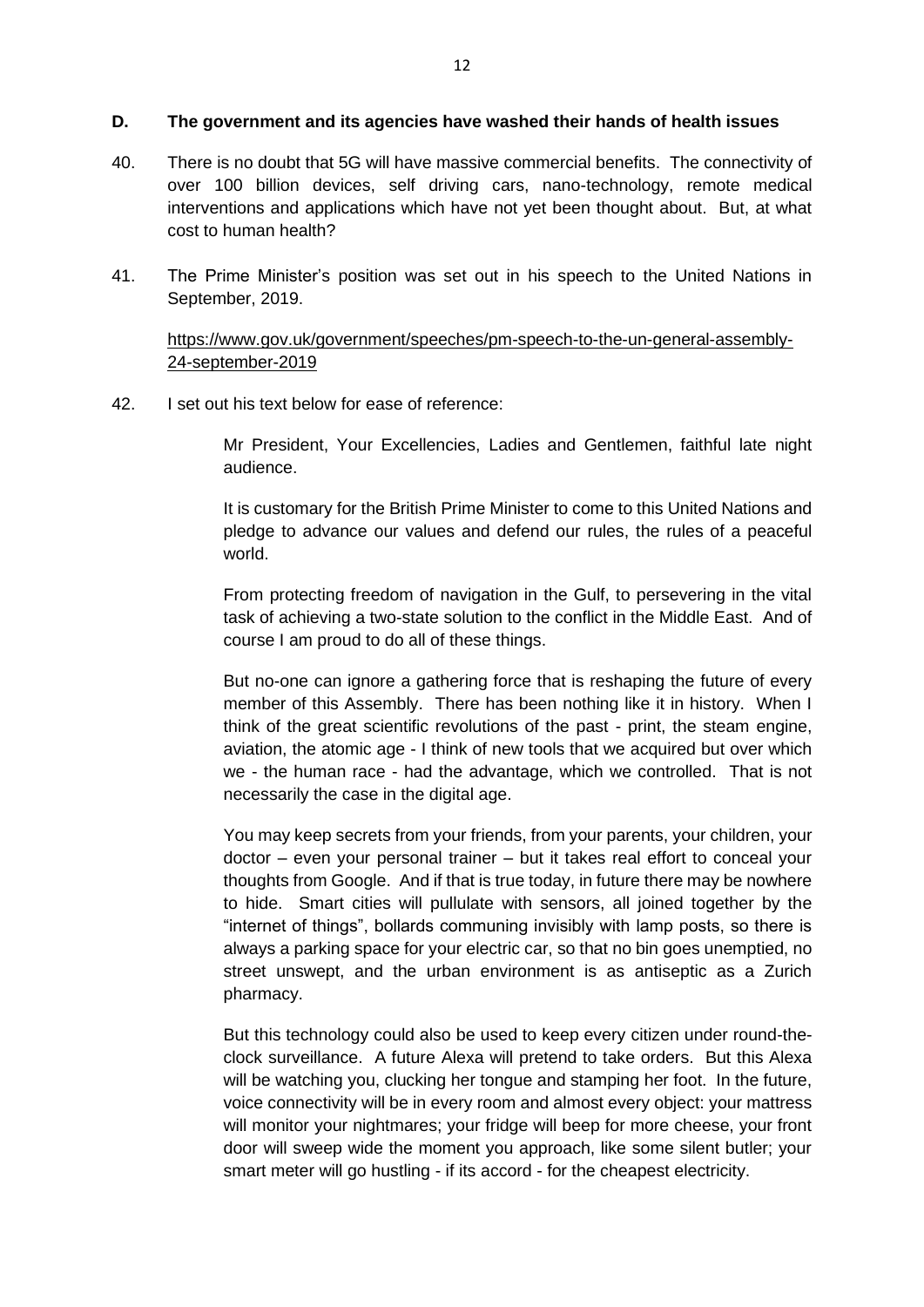And every one of them minutely transcribing your every habit in tiny electronic shorthand, stored not in their chips or their innards - nowhere you can find it, but in some great cloud of data that lours ever more oppressively over the human race - a giant dark thundercloud waiting to burst and we have no control over how or when the precipitation will take place. And every day that we tap on our phones or work on our ipads - as I see some of you doing now - we not only leave our indelible spoor in the ether but we are ourselves becoming a resource. Click by click, tap by tap.

Just as the carboniferous period created the indescribable wealth - leaf by decaying leaf - of hydrocarbons, data is the crude oil of the modern economy and we are now in an environment where we don't know who should own these new oil fields. We don't always know who should have the rights or the title to these gushers of cash and we don't know who decides how to use that data.

Can these algorithms be trusted with our lives and hopes? Should the machines - and only the machines - decide whether or not we are eligible for a mortgage or insurance or what surgery or medicines we should receive? Are we doomed to a cold and heartless future in which computer says yes - or computer says no with the grim finality of an emperor in the arena? How do you plead with an algorithm? How do you get it to see the extenuating circumstances and how do we know that the machines have not been insidiously programmed to fool us or even to cheat us?

We already use all kinds of messaging services that offer instant communication at minimal cost. The same programmes, platforms, could also be designed for real-time censorship of every conversation, with offending words automatically deleted, indeed in some countries this happens today. Digital authoritarianism is not, alas, the stuff of dystopian fantasy but of an emerging reality.

The reason I am giving this speech today is that the UK is one of the world's tech leaders - and I believe governments have been simply caught unawares by the unintended consequences of the internet; a scientific breakthrough more far-reaching in its everyday psychological impact than any other invention since Gutenberg. And when you consider how long it took for books to come into widespread circulation, the arrival of the internet is far bigger than print. It is bigger than the atomic age - but it is like nuclear power in that it is capable of both good and harm - but of course it is not alone as new technologies seem to race towards us from the far horizon.

We strain our eyes as they come, to make out whether they are for good or bad - friends or foes? AI - what will it mean? Helpful robots washing and caring for an ageing population? or pink eyed terminators sent back from the future to cull the human race?

What will synthetic biology stand for - restoring our livers and our eyes with miracle regeneration of the tissues, like some fantastic hangover cure? Or will it bring terrifying limbless chickens to our tables.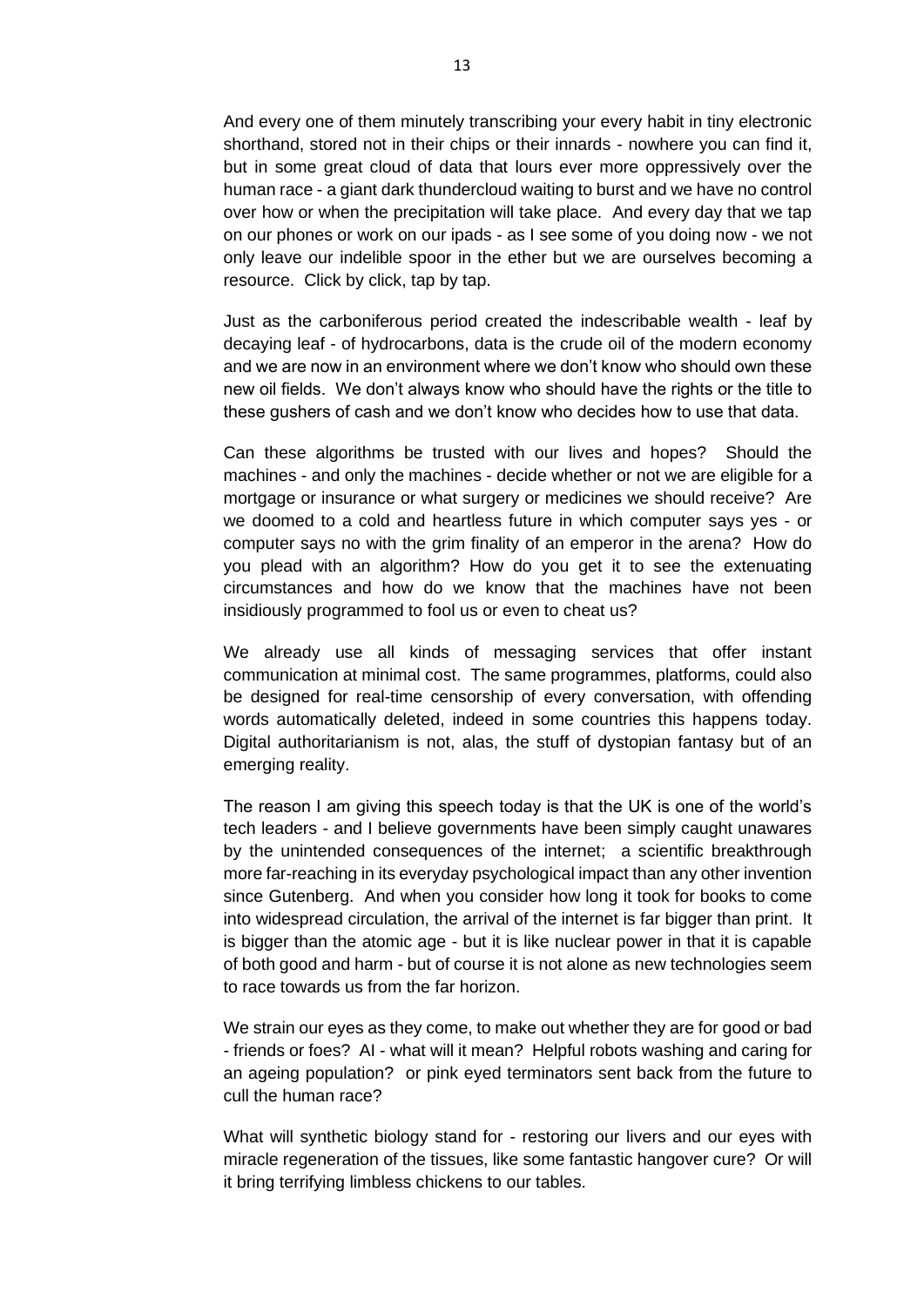Will nanotechnology help us to beat disease, or will it leave tiny robots to replicate in the crevices of our cells? It is a trope as old as literature that any scientific advance is punished by the Gods. When Prometheus brought fire to mankind in a tube of fennel, as you may remember, that Zeus punished him by chaining him to a tartarean crag while his liver was pecked out by an eagle and every time his liver regrew the eagle came back and pecked it again and this went on for ever - a bit like the experience of Brexit in the UK, if some of our parliamentarians had their way.

In fact it was standard poetic practice to curse the protos heuretes - the person responsible for any scientific or technical breakthrough. If only they had never invented the ship, then Jason would never have sailed to Colchis and all sorts of disasters would never have happened. And it is a deep human instinct to be wary of any kind of technical progress.

In 1829 they thought the human frame would not withstand the speeds attained by Stephenson's rocket and there are today people today who are actually still anti-science.

A whole movement called the anti-Vaxxers, who refuse to acknowledge the evidence that vaccinations have eradicated smallpox and who by their prejudices are actually endangering the very children they want to protect. And I totally reject this anti-scientific pessimism.

I am profoundly optimistic about the ability of new technology to serve as a liberator and remake the world wondrously and benignly, indeed in countless respects technology is already doing just that.

Today, nanotechnology - as I mentioned earlier - is revolutionising medicine by designing robots a fraction of the size of a red blood cell, capable of swimming through our bodies, dispensing medicine and attacking malignant cells like some Star Wars armada. Neural interface technology is producing a new generation of cochlear implants, allowing the gift of hearing to people who would not otherwise be able to hear the voices of their children.

A London technology company has worked out how to help the blind to navigate more freely with nothing more than an app on their smartphones - new technologies, produced in Britain, helping the deaf to hear and the blind to see. And we used to think that printing was something you did to run off a boarding card.

Now a British company has used 3D printing to make an engine capable of blasting a rocket into space. In African countries, millions of people without bank accounts can now transfer money using a simple app; they can buy solar energy and leap in one transaction from no electricity to green power. And new advances are making renewable energy ever cheaper, aiding our common struggle against climate change.

Our understanding of the natural world is being transformed by genome sequencing. The discovery of the very essence of life itself. The secret genetic code that animates the spirit of every living being and allows medical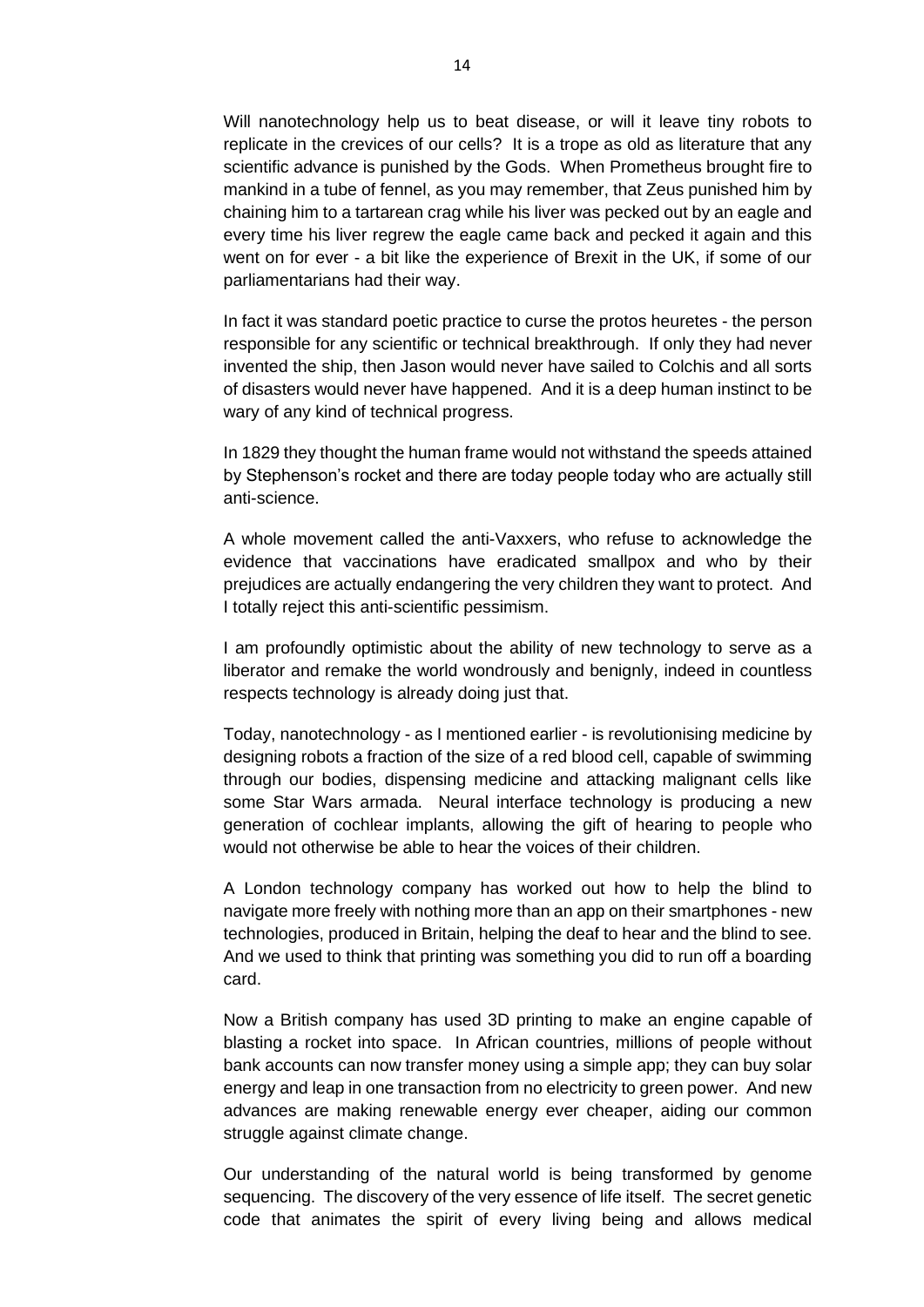breakthroughs the like of which we have never known. Treatments tailored to the precise genetic makeup of the individual.

So far, we have discovered the secrets of less than 0.3 percent of complex life on the planet. Think what we will achieve when – and it is a matter of when – we understand 1 or 2 percent, let alone 5 or 10 percent.

But how we design the emerging technologies behind these breakthroughs – and what values inform their design –will shape the future of humanity. That is my point to you tonight my friends, my Excellencies - At stake is whether we bequeath an Orwellian world, designed for censorship, repression and control, or a world of emancipation, debate and learning, where technology threatens famine and disease, but not our freedoms.

Seven decades ago, this General Assembly adopted the Universal Declaration of Human Rights with no dissenting voices, uniting humanity for the first and perhaps only time behind one set of principles. And our declaration - our joint declaration - upholds "freedom of opinion and expression", the "privacy" of "home or correspondence," and the right to "seek…and impart information and ideas". Unless we ensure that new technology reflects this spirit, I fear that our declaration will mean nothing and no longer hold.

So the mission of the United Kingdom and all who share our values must be to ensure that emerging technologies are designed from the outset for freedom, openness and pluralism, with the right safeguards in place to protect our peoples. Month by month, vital decisions are being taken in academic committees, company boardrooms and industry standards groups. They are writing the rulebooks of the future, making ethical judgements, choosing what will or will not be rendered possible.

Together, we need to ensure that new advances reflect our values by design. There is excellent work being done in the EU, the Commonwealth, and of course the UN, which has a vital role in ensuring that no country is excluded from the wondrous benefits of this technology, and the industrial revolution it is bringing about. But we must be still more ambitious.

We need to find the right balance between freedom and control; between innovation and regulation; between private enterprise and government oversight. We must insist that the ethical judgements inherent in the design of new technology are transparent to all. And we must make our voices heard more loudly in the standards bodies that write the rules.

Above all, we need to agree a common set of global principles to shape the norms and standards that will guide the development of emerging technology.

So - here's the good news - I invite you next year to a summit in London, a wonderful city, where by the way it is not raining 94 per cent of the time, and where at one stage - when I was Mayor of London - we discovered that we had more Michelin starred restaurants even than Paris. The French somehow rapidly recovered - by a process that I wasn't quite sure was entirely fair. But we still have by far, in the UK, by far the biggest tech sector - fintech, biotech,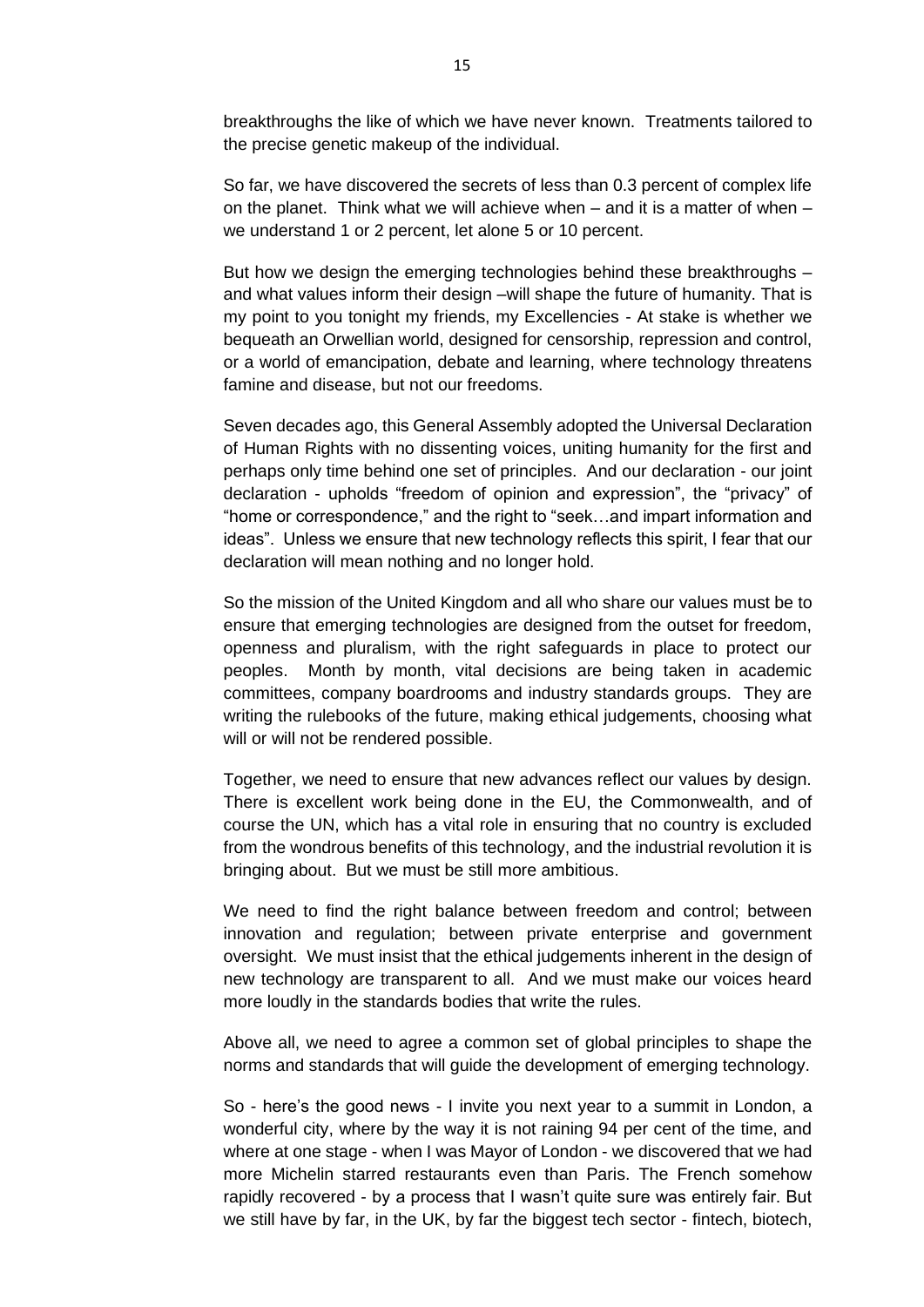meditech, nanotech, green tech - every kind of tech - in London - the biggest tech sector anywhere in Europe, perhaps half a million people working in tech alone.

I hope you will come there, where we will seek to assemble the broadest possible coalition to take forward this vital task, building on all that the UK can contribute to this mission as a global leader in ethical and responsible technology. If we master this challenge – and I have no doubt that we can – then we will not only safeguard our ideals, we will surmount the limits that once constrained humanity and conquer the perils that once ended so many lives.

Together, we can vanquish killer diseases, eliminate famine, protect the environment and transform our cities. Success will depend, now as ever, on freedom, openness and pluralism, the formula that not only emancipates the human spirit, but releases the boundless ingenuity and inventiveness of mankind, and which, above all, the United Kingdom will strive to preserve and advance.

Excellencies, Ladies and Gentlemen, thank you for your kind attention.

Published 25 September 2019

- 43. You may be forgiven for thinking that the Prime Minister was not in favour of 5G. But you will notice the absence of one important fact in his speech – HEALTH. He spoke merely of "security".
- 44. There are many government agencies tasked with ensuring that our environment is free from harmful agents. Those involved in the electromagnetic frequency or radiation space in the UK are set out in **Schedule 4**.
- 45. You will see from these submissions that many have all washed their hands of the impact on health of 5G and leave those who suffer health consequences with no recourse or place to turn for help.
- 46. At present, neither the government nor its agencies are prepared to take account of the health impacts found in over 1800 scientific papers – a list and explanation of those papers are set out in the 1557 pages of the Bioinitiative report.
- 47. The government and its agencies justify its their position by stating that they operate within the international ICNIRP guidelines which states that there is no harm from EMFs below the limits which the ICNIRP set. The evidence to confirm that Public Health England has washed their hands in this way in **Schedule 5**.
- 48. 5G rollout is the policy of the Department of Digital, Media, Culture and Sport:

[https://assets.publishing.service.gov.uk/government/uploads/system/uploads/attachm](https://assets.publishing.service.gov.uk/government/uploads/system/uploads/attachment_data/file/597421/07.03.17_5G_strategy_-_for_publication.pdf) [ent\\_data/file/597421/07.03.17\\_5G\\_strategy\\_-\\_for\\_publication.pdf](https://assets.publishing.service.gov.uk/government/uploads/system/uploads/attachment_data/file/597421/07.03.17_5G_strategy_-_for_publication.pdf)

49. Health is not mentioned anywhere is the whole document - nor have any risk assessments been published here. One of the biggest risks is actually to the Treasury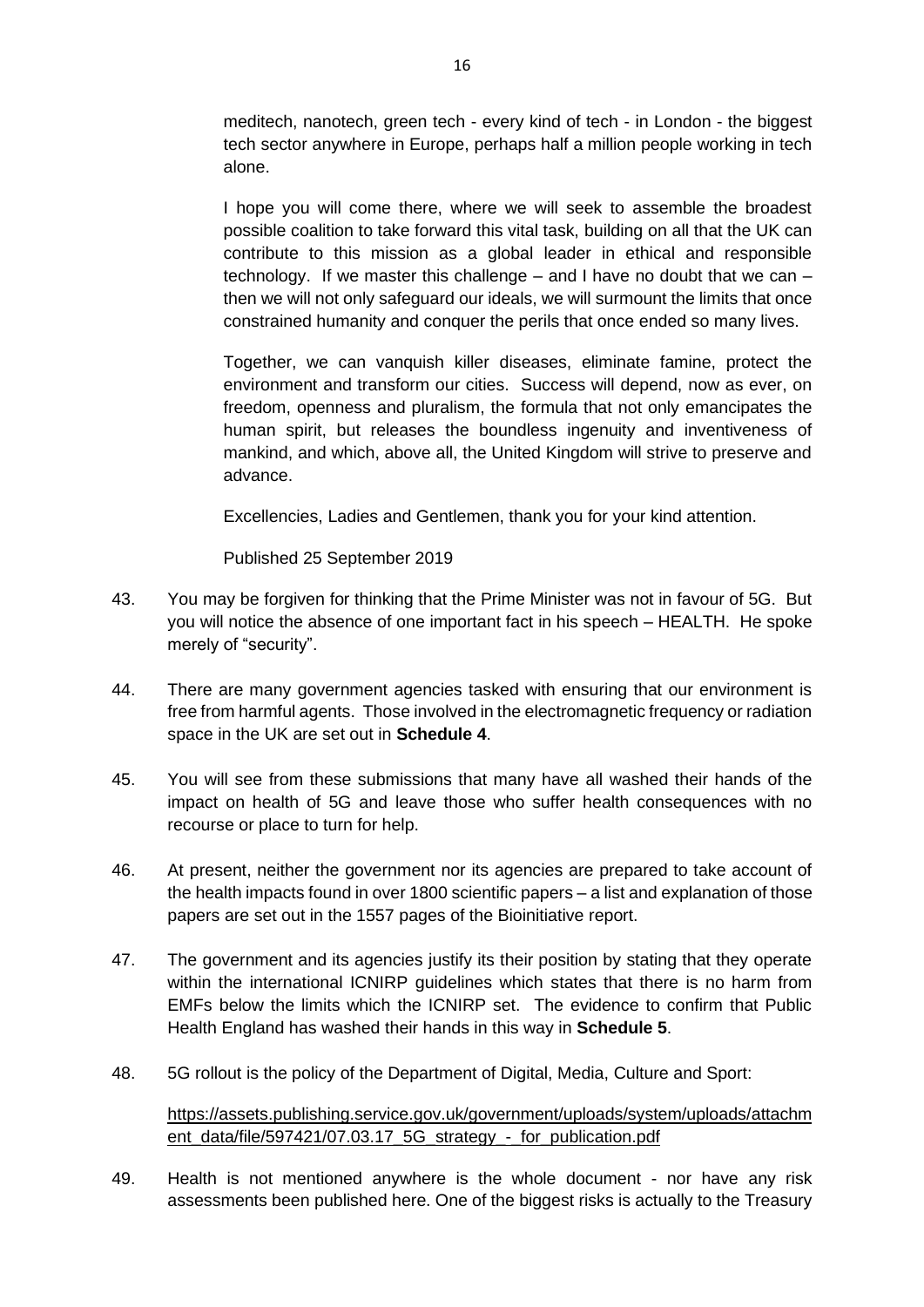- with decreasing numbers of healthy taxpayers left in 10-15 years time perhaps, whilst in the document there are all sorts of applications of technology discussed that none of us need or want – not at the cost of our health.

50. A risk assessment is legally compulsory for such a project, not just by PHE, but also by each local council whose workers are working within the public spaces of the borough and exposed to radiation.

### <http://www.hse.gov.uk/pubns/indg163.pdf>

51. While the above link relates to The Control of Electromagnetic Fields at Work Regulations 2016 in the context of medical MRI but applies to EMFs generically. The link to the regulations are at:

#### <http://www.legislation.gov.uk/uksi/2016/588/regulation/4/made>

- 52. Some relevant paragraphs from the regulations are set out in **Schedule 6**. The regulations generally require employers to ensure that worker exposure to EMFs does not exceed certain exposure limit values (ELVs).
- 53. It is unknown whether a risk assessment has been carried out by any of the mobile service operators, PHE or any local councils.
- 54. Any risk assessment which should have been done is required to take account of all up to date science and not merely outdated and industry biased guidelines. Even without the legal grounds, on a simple moral basis, if society is to be taken on a voyage, it would be nice to know that the ship was seaworthy, the captain sober, the crew alert and competent , the navigation aids effective, all relevant charts consulted, and a good lookout kept for icebergs, (even for unsinkable ships)… (we had one of those a hundred years or so ago…).
- 55. While your council, as an employer, is not expected to anticipate unforeseeable risks, you have now been told in these submissions of one serious risk and you cannot now unknow them.
- 56. As an employer, your employees work in the borough, in the public space. They will be affected by these microwaves and it is your duty to consider a proper risk assessment in order to assess the risks and to keep them safe.
- 57. The Department for Digital, Culture, Media and Sport responded in July, 2019 to a petition to Parliament asking for a suspension of the roll out of 5G within the petition, although it is open until 28 December, 2019:

#### <https://petition.parliament.uk/petitions/262842>

58. The reply of DCMS is set out below for ease of reference: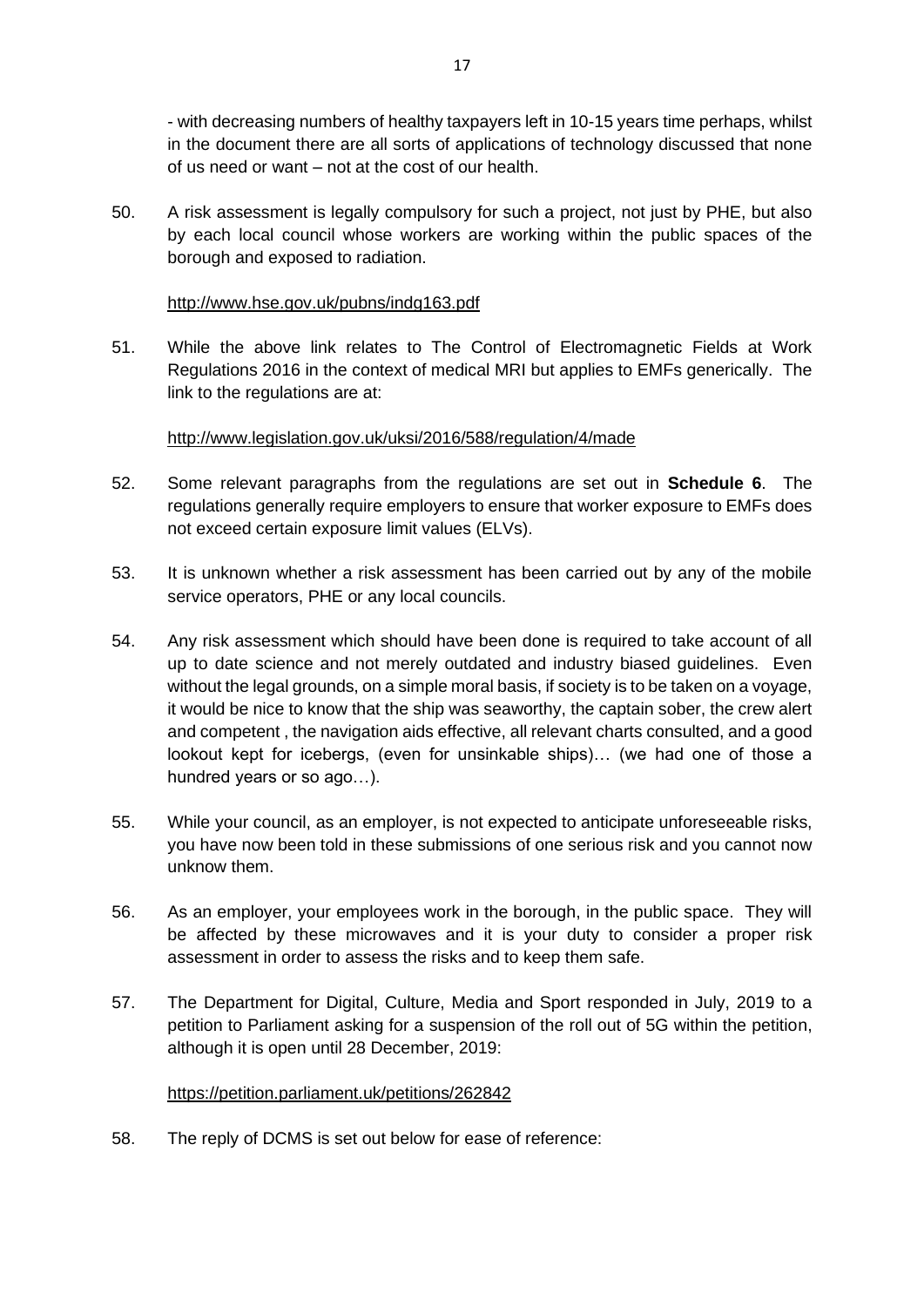Exposure to radio waves has been researched and reviewed. The evidence suggests exposure from 5G radio systems within current guidelines does not pose a risk to public health or the environment.

The Government takes concerns about potential health and environmental effects from exposure to radiofrequency electromagnetic fields (EMF), or radio waves, seriously.

The Department of Health and Social Care (DHSC) and Public Health England (PHE, their Executive Agency who offer independent scientific advice) lead on health issues for Government.

PHE's advice is that the overall weight of evidence does not suggest devices producing exposures within current ICNIRP guidelines pose a risk to public health.

PHE's advice is based on health and EMF evidence reviews that have been prepared by scientific expert groups in the United Kingdom and around the world. ICNIRP is formally recognised as an official collaborating nongovernmental organisation by the World Health Organization (WHO) and the International Labour Organization.

ICNIRP published draft updated radiofrequency guidelines in 2018 and is presently finalising these new guidelines. Following a consultation, the documents did not suggest there will be major changes in the rationale and restrictions from their current guidelines which were last reviewed in 2009.

The main conclusion from the WHO reviews is that EMF exposures below the limits recommended in the ICNIRP guidelines do not appear to have any known consequence on health. There may be a small increase in overall exposure to radio waves when 5G is added to an existing network or in a new area; but, this is expected to remain low relative to guidelines.

International product standards applying to mobile phones and other transmitting devices, health and safety legislation, and planning policy for telecommunications developments all look towards compliance with exposure restrictions from the ICNIRP guidelines. The UK network operators are already committed to complying with the guidelines.

A small number of countries have adopted lower restriction values than the ICNIRP guidelines, and it reflects the different ways they have approached concerns about this topic.

The United Kingdom follows the ICNIRP guidelines, along with many other countries and there is no convincing evidence that adverse health effects can occur if these guidelines are complied with.

PHE is committed to keeping its advice under review and will update its advice should new evidence dictate it necessary.

The Department of Environment, Food and Rural Affairs (DEFRA) lead on environmental issues for Government.

Electromagnetic radiation (EMR) has the potential to impact the movement of insects and some species of animals, but there is currently no evidence that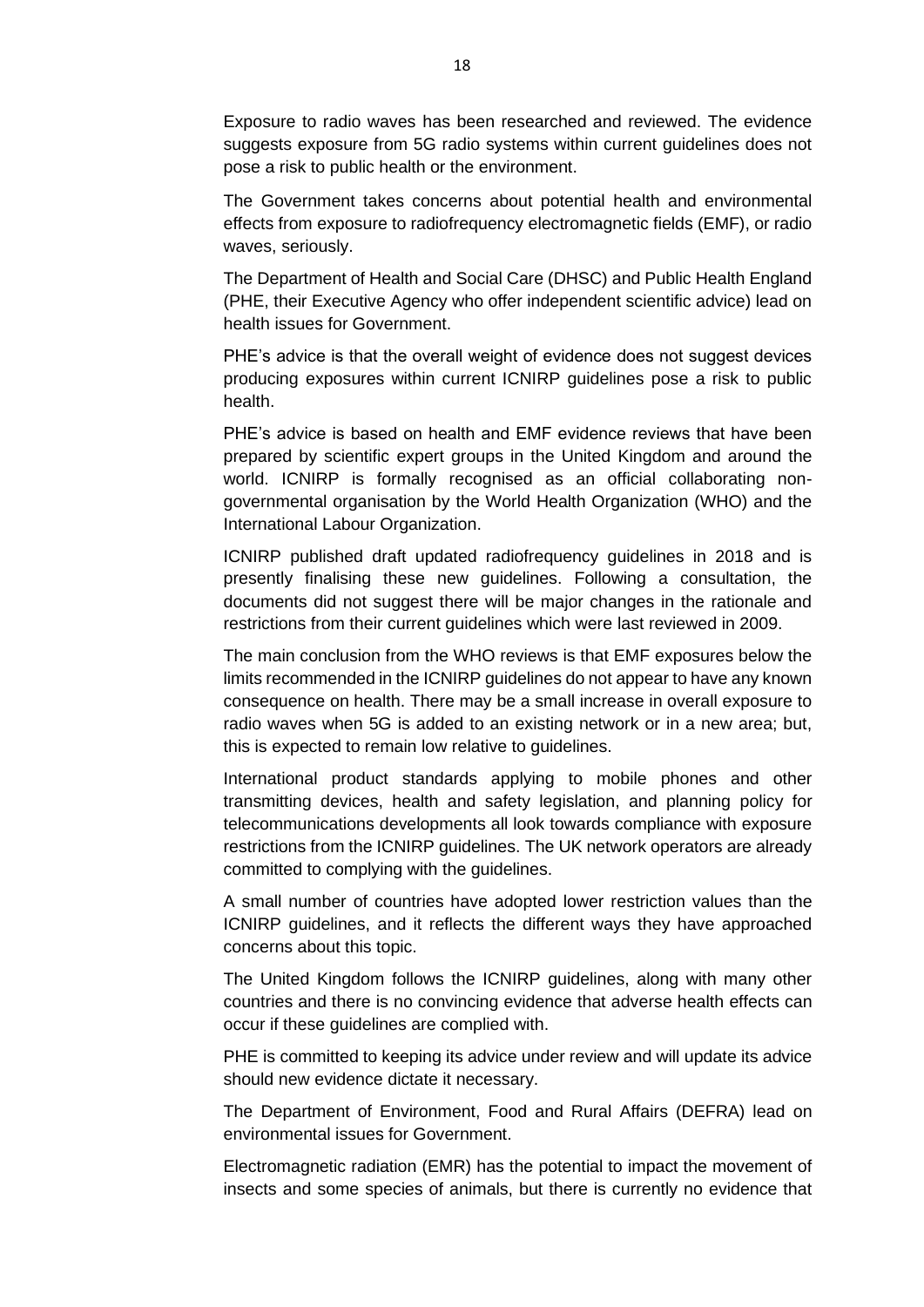human-made EMR, at realistic field levels, has population level impacts on (a) plants, (b) animals or (c) insects.

The latest overview of evidence of current knowledge on the impacts of artificial electromagnetic radiation (EMR) on wildlife, was written in 2018, funded by the EU EKLIPSE project (Knowledge & Learning Mechanism on Biodiversity & Ecosystem Services).

The following comprehensive scientific review reports and statements have informed this advice. These can be viewed at:

[https://www.gov.uk/government/collections/electromagnetic-fields.](https://www.gov.uk/government/collections/electromagnetic-fields) [https://www.gov.uk/government/publications/mobile-phone-base-stations](https://www.gov.uk/government/publications/mobile-phone-base-stations-radio-waves-and-health/mobile-phone-base-stations-radio-waves-and-health)[radio-waves-and-health/mobile-phone-base-stations-radio-waves-and-health](https://www.gov.uk/government/publications/mobile-phone-base-stations-radio-waves-and-health/mobile-phone-base-stations-radio-waves-and-health) [http://www.eklipse-mechanism.eu/documents/15803/0/EMR-](http://www.eklipse-mechanism.eu/documents/15803/0/EMR-KnowledgeOverviewReport_FINAL_27042018.pdf/1326791c-f39f-453c-8115-0d1c9d0ec942)[KnowledgeOverviewReport\\_FINAL\\_27042018.pdf/1326791c-f39f-453c-8115-](http://www.eklipse-mechanism.eu/documents/15803/0/EMR-KnowledgeOverviewReport_FINAL_27042018.pdf/1326791c-f39f-453c-8115-0d1c9d0ec942) [0d1c9d0ec942](http://www.eklipse-mechanism.eu/documents/15803/0/EMR-KnowledgeOverviewReport_FINAL_27042018.pdf/1326791c-f39f-453c-8115-0d1c9d0ec942) <https://www.who.int/peh-emf/standards/en/>

Department for Digital, Culture, Media and Sport.

- 59. Even the mobile service providers have washed their hands of the health effect of their EMFs by referring to the ICNIRP guidelines. The evidence for this is at **Schedule 7** which shows that Vodafone and Telefonica SA (O2) all rely on the ICNIRP guidelines. When I wrote to BT plc (EE) and Three (3), neither responded.
- 60. As you know already, for planning purposes, as long as a mobile service operator delivers a certificate to the local council that the frequency for their mast is within the ICNIRP guidelines, the council is **prohibited** from considering any grounds of objection to the siting of the mast on health grounds. Any objection to the siting can then only be made on aesthetic grounds – "does it look good in the chosen location".
- 61. Now, the government want to remove even that level of control from the local councils (see below) and the consultation for those plans will close on 4 November, 2019 (the original date was 19 November but it has been brought forward for reasons of which I am unaware).
- 62. In fact, the government want to go as far as to remove the right to peaceful enjoyment of property by permitting mobile service operators to demand entry into the property of renters to put up their equipment even if the persons renting object – see the site below and the reference to "Providing Operators with a 'right to entry' to flats, business parks, office blocks and other tenanted properties to allow those who rent to receive fast, reliable connectivity, from the right supplier at the best price" in the Future Telecoms Infrastructure Review:

[https://www.gov.uk/government/news/forging-a-full-fibre-broadband-and-5g-future](https://www.gov.uk/government/news/forging-a-full-fibre-broadband-and-5g-future-for-all)[for-all](https://www.gov.uk/government/news/forging-a-full-fibre-broadband-and-5g-future-for-all)

- 63. Nowhere in that document are health impacts mentioned.
- 64. For the reasons set out in these submissions I suggest that this is a targeted assault on the rights of citizens, their property and their human rights.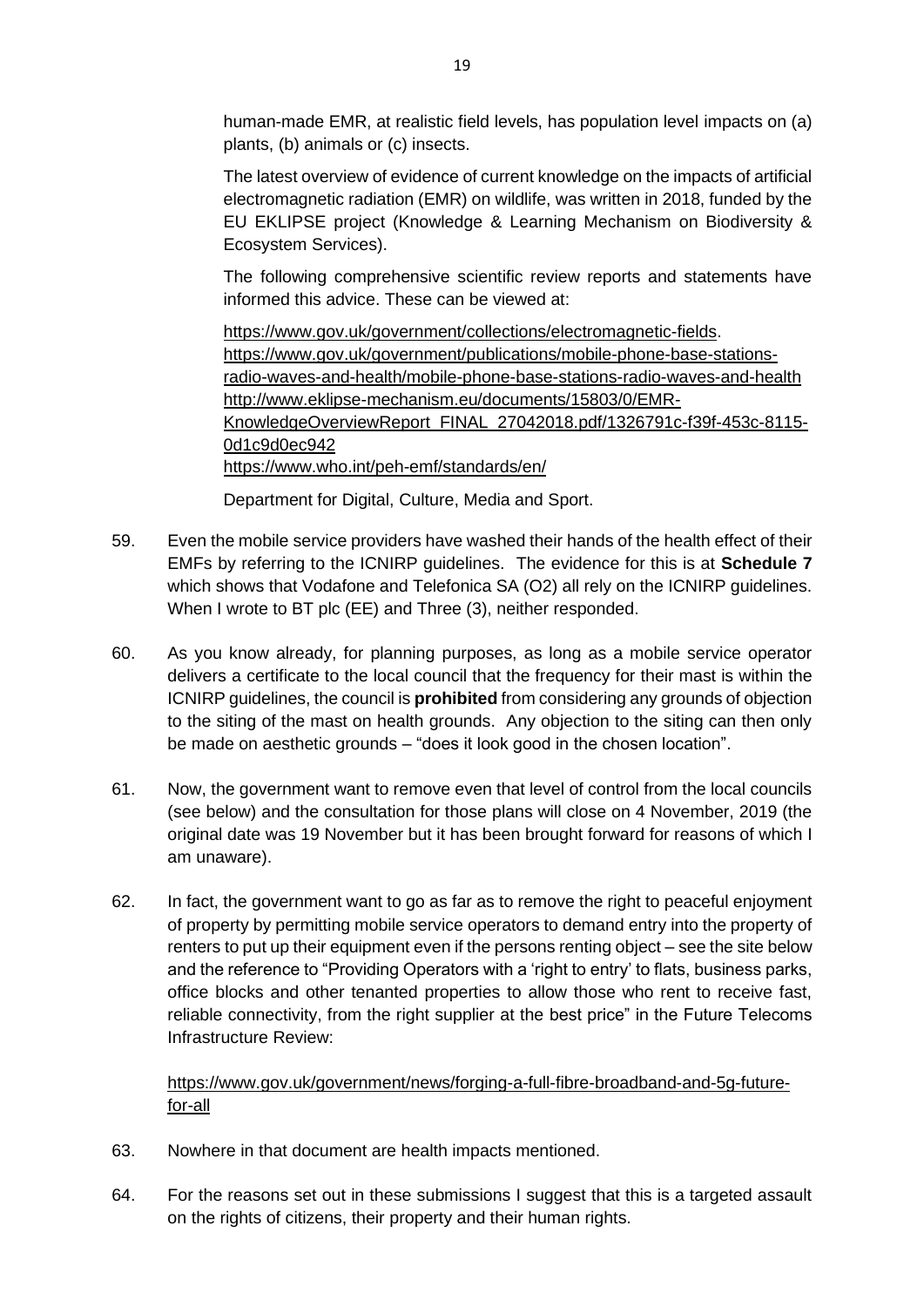- 65. I have set out in **Schedule 8** some of the Parliamentary debates, mentions and discussions referring to 5G and health concerns. You will see that all arguments stop with reference to the ICNIRP guidelines which state that there is no health harm for human interaction with frequencies below their limits so any concerns re health are misplaced.
- 66. The backstop of the ICNIRP Guidelines seem to be the magical panacea for all concerns.
- 67. Every government agency, some Members of Parliament, eg Keir Starmer QC and Tulip Siddip are all given the ICNIRP line and look no further (see **Schedule 9**).

## 68. **This total subjugation of the eyes and ears of the citizenry protection mechanism is faultless and have rendered them all deaf to the pleas of sufferers.**

## **E. So, what are the ICNIRP guidelines and what's wrong with them**

- 69. There are some fundamental criticisms of these guidelines, not least of which is that these guidelines were set for short term exposure and not for long term exposure to EMF. The guidelines are, therefore, outdated and need to be reviewed.
- 70. There are other criticisms which state that the ICNIRP has dismissed scientific research linking cancer to those living near phone masts. They have been criticised by a number of professionals. Some are set out below.
- 71. One such criticism is from the Council of Europe in 2011 as below:

"it is most curious, to say the least, that the applicable official threshold values for limiting the health impact of extremely low frequency electromagnetic fields and high frequency waves were drawn up and proposed to international political institutions (WHO, European Commission, governments) by the ICNIRP, an NGO whose origin and structure are none too clear and which is furthermore suspected of having rather close links with the industries whose expansion is shaped by recommendations for maximum threshold values for the different frequencies of electromagnetic fields" (The rapporteur's memorandum attached to a resolution adopted by the Standing Committee of the [Parliamentary](https://wiki2.org/en/Parliamentary_Assembly_of_the_Council_of_Europe) Assembly of the Council of Europe in May 2011)

72. Another is at:

[https://ehtrust.org/us-scientist-criticizes-icnirps-refusal-to-reassess-cell-phone](https://ehtrust.org/us-scientist-criticizes-icnirps-refusal-to-reassess-cell-phone-radiation-exposure-guidelines-after-us-national-toxicology-program-studies-show-clear-evidence-of-cancer-in-experimental-animals/)[radiation-exposure-guidelines-after-us-national-toxicology-program-studies-show](https://ehtrust.org/us-scientist-criticizes-icnirps-refusal-to-reassess-cell-phone-radiation-exposure-guidelines-after-us-national-toxicology-program-studies-show-clear-evidence-of-cancer-in-experimental-animals/)[clear-evidence-of-cancer-in-experimental-animals/](https://ehtrust.org/us-scientist-criticizes-icnirps-refusal-to-reassess-cell-phone-radiation-exposure-guidelines-after-us-national-toxicology-program-studies-show-clear-evidence-of-cancer-in-experimental-animals/)

73. Sarah Starkey sets out a blistering, detailed and reasoned critique of the guidelines below:

[https://www.jrseco.com/wp-content/uploads/Starkey\\_2016\\_ICNIRP.pdf](https://www.jrseco.com/wp-content/uploads/Starkey_2016_ICNIRP.pdf)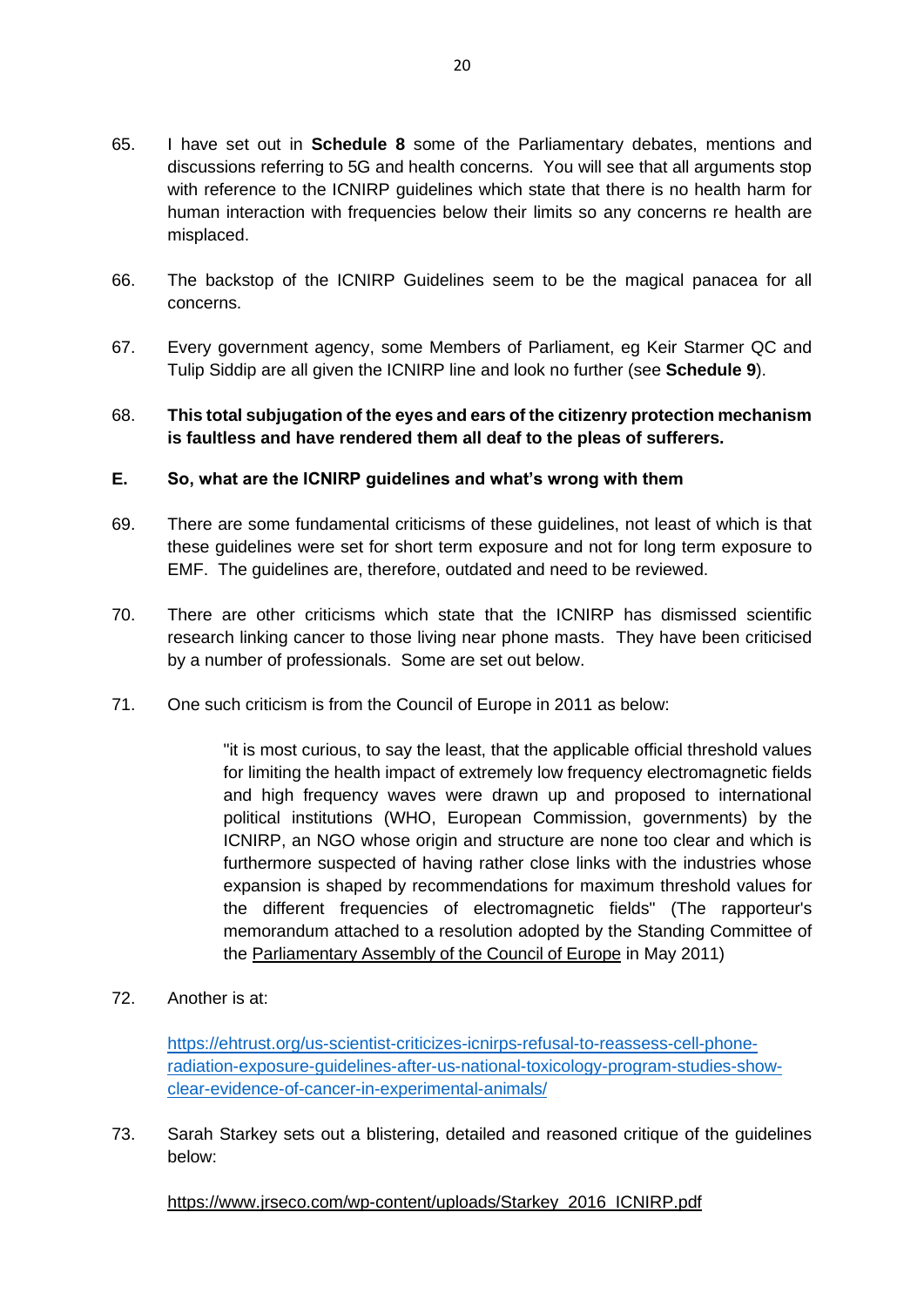- 74. Michael Bevington sets out a summary critique which is at **Schedule 10** and a more detailed critique which is at **Schedule 11**.
- **F. How do the UK agencies interact with the international agencies and ICNIRP**
- 75. Many of the people involved belong to the groups which make up the PHE, COMARE, WHO AND ICNIRP.
- 76. PHE relies on ICNIRP.
- 77. COMARE relies on WHO which relies on ICNIRP.
- 78. WHO will produce its EHC which will form the basis of ICNIRP's revision but they're mostly the same people.
- 79. The following is a helptul interface of PHE, DHSC, ICNIRP and WHO as at October 2019.
- 80. NRPB/HPA/PHE, the UK's agency concerned with public health and radiation and sponsored by the Department of Health and DHSC, adopted the 1998 ICNIRP guidelines following the EU 1999 recommendation.
- 81. The ICNIRP guidelines are based on ICNIRP's general approach and principles, published in 2002.
- 82. These principles include the adoption by governments of guidelines lower that ICNIRP's short-term ones based on the heating hypothesis to protect vulnerable groups.
- 83. NRPB/HPA/PHE have adopted precautionary advice over children, one of the vulnerable groups.
- 84. It is reasonable to understand that in adopting certain guidelines that one accepts the principles on which these guidelines are based, otherwise there is no basis for adopting these guidelines rather than some other guidelines.
- 85. The World Health Organization does not set guidelines. It has entrusted this role to the private self-elected group ICNIRP, spun out of another private group concerned with nuclear radiation group.
- 86. WHO will produce a new EHC which will inform the next ICNIRP guidelines.
- 87. ICNIRP 1998 guidelines

## <https://www.icnirp.org/cms/upload/publications/ICNIRPemfgdl.pdf>

88. ICNIRP 2002 general approach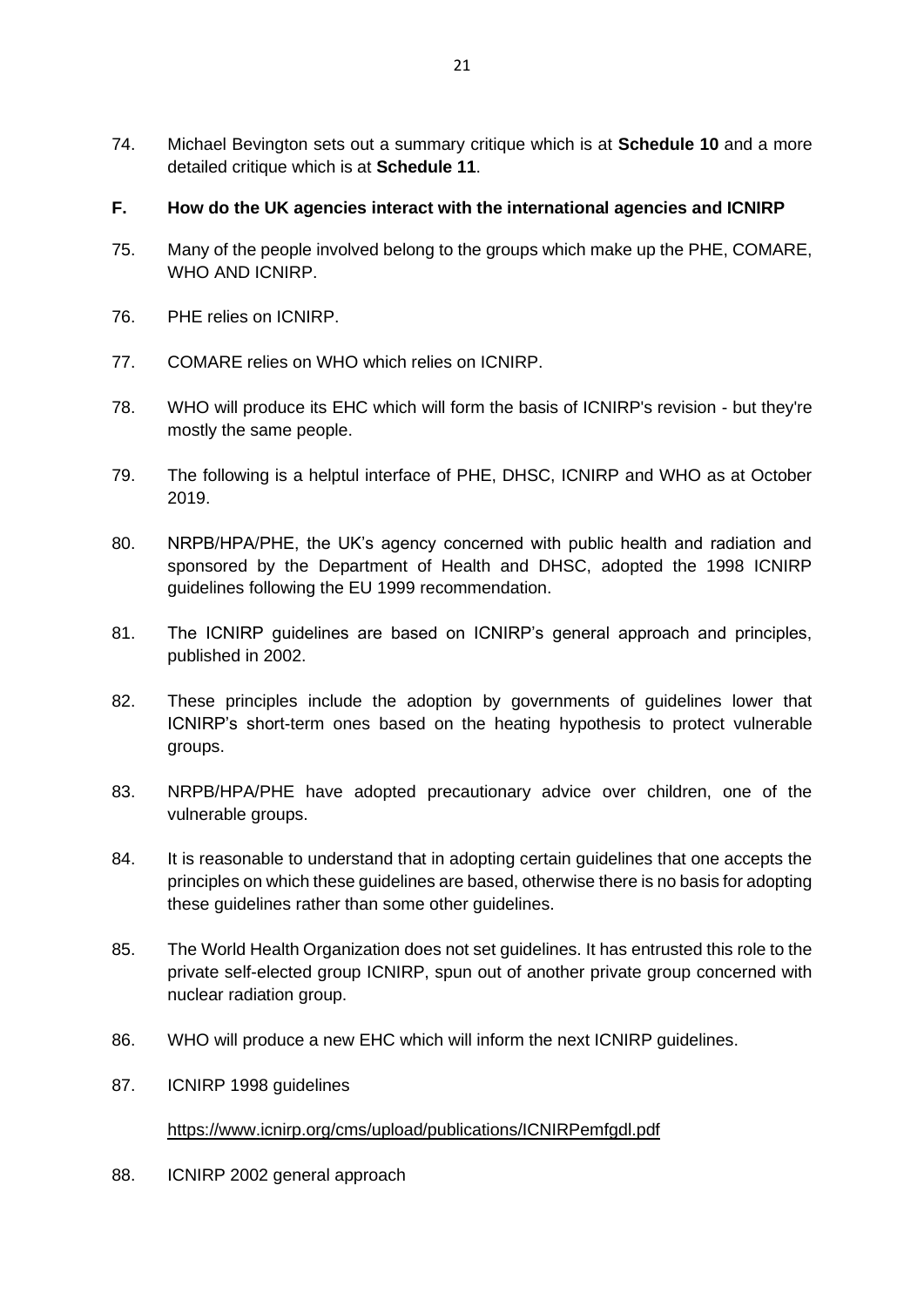<https://www.icnirp.org/cms/upload/publications/ICNIRPphilosophy.pdf>

89. WHO 2006 (RF) reliance on ICNIRP

<https://www.who.int/peh-emf/publications/facts/fs304/en/>

90. WHO 2007 (ELF) reliance on ICNIRP

<https://www.who.int/peh-emf/publications/facts/fs322/en/>

91. PHE complies with ICNIRP and adopts precautionary advice on children, 2017, 2018 [in line with ICNIRP general approach 2002]

[http://www.mardenvillage.co.uk/wp-content/uploads/2017/06/PHE-RF-Advice-](http://www.mardenvillage.co.uk/wp-content/uploads/2017/06/PHE-RF-Advice-Summary-12-May-2017.pdf)[Summary-12-May-2017.pdf](http://www.mardenvillage.co.uk/wp-content/uploads/2017/06/PHE-RF-Advice-Summary-12-May-2017.pdf)

- 92. [https://www.whatdotheyknow.com/request/574110/response/1376200/attach/3/PHE](https://www.whatdotheyknow.com/request/574110/response/1376200/attach/3/PHE%20RF%20Advice%20Summary%2018%20Dec%202018.pdf) [%20RF%20Advice%20Summary%2018%20Dec%202018.pdf](https://www.whatdotheyknow.com/request/574110/response/1376200/attach/3/PHE%20RF%20Advice%20Summary%2018%20Dec%202018.pdf)
- 93. PHE's COMARE reliance on WHO, 2018 (minutes, 2.12)

[https://assets.publishing.service.gov.uk/government/uploads/system/uploads/attachm](https://assets.publishing.service.gov.uk/government/uploads/system/uploads/attachment_data/file/786270/COMARE_121_minutes_-_final.pdf) [ent\\_data/file/786270/COMARE\\_121\\_minutes\\_-\\_final.pdf](https://assets.publishing.service.gov.uk/government/uploads/system/uploads/attachment_data/file/786270/COMARE_121_minutes_-_final.pdf)

94. Some information on the various bodies above is below:

# **COMMITTEE ON THE MEDICAL ASPECTS OF RADIATION IN THE ENVIRONMENT (COMARE)**

#### **121st meeting, Thursday 22nd November 2018**

#### **Skipton House, London**

2.12 The Chair informed members that there had been continued correspondence from the UK & Commonwealth EMF Action Group on several issues, including attendance at meetings as observers and interest in the formation of a working group for non-ionising radiation (NIR) issues. The Chair has discussed the working group suggestion with DHSC in regard to the committee's work programme. While health issues associated with electromagnetic fields (EMFs) are within COMARE's remit, the formation of a NIR working group now is not considered a productive use of the committee's time. COMARE has received no specific requests for advice on NIR issues. The Chair reminded members that the World Health Organisation (WHO) is currently undertaking a review on radiofrequency electromagnetic fields and the committee would not wish to duplicate this work. It was proposed that following publication of the WHO report, the committee could review the document and produce a statement. Members were advised that there is UK engagement with WHO through the international EMF project. Members discussed the remit of the committee for NIR work and the balance with work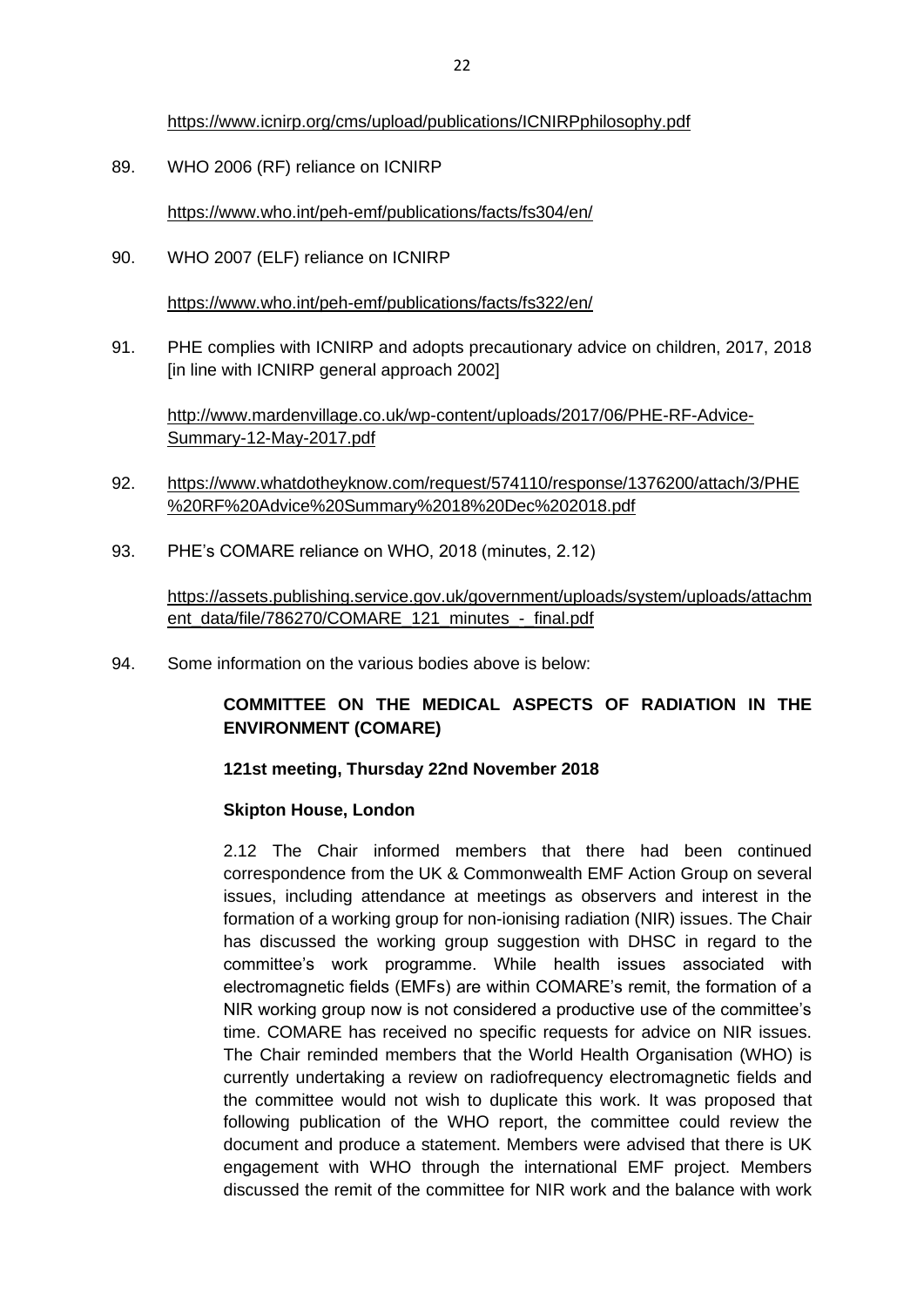on ionising radiation issues. Members were content with the proposal to review the WHO report and to maintain a watching brief on NIR issues.

## **WORLD HEALTH ORGANIZATION ORGANISATION MONDIALE DE LA SANTE**

Teléphone Cetral /Exchange (+41 22) 791 21 11 direct /+4122)791

In reply please refer for: E15-445-11 Prière de rappeler la référence:

Gruppe Hans U. Jakob Flüehli 17 CH 3150 Schwarzenburg **Switzerland** 

14. September 2001

Dear Sir

…

ICNIRP is an independent scientific commission of eminent scientists established by the International Radiation Protection Association (IRPA) to provide advice on non-ionizing radiations in the same way as the International Commission on Radiological Protection (ICRP) has done for ionizing radiation for over 65 years. It is an independent and separate organization. **It is not "under-organization of WHO"** as stated in your letter.

However, ICNIRP is **one of a very large number of NGOs** in official relations with WHO and it has been working with WHO on matters related to the protection of people from exposure to non-ionzing radiation.These radiations include EMF, UV, static fields and ultrasound. ICNIRP uses WHO's health risk assessments to draft guidelines on human exposure limits, which have now been accepted for guidance or mandated into law in many countries.

…

#### gez. *Ann Kern*

Executive Director, Stustainable Development and Healthy Environment

cc:

M. Marta Mauras, Deputy Secretary-General'Office, UN, New York Mr.Patrizio Civili, Assistant Secretary-General for Policy,Coordination and Inter-Agency Affairs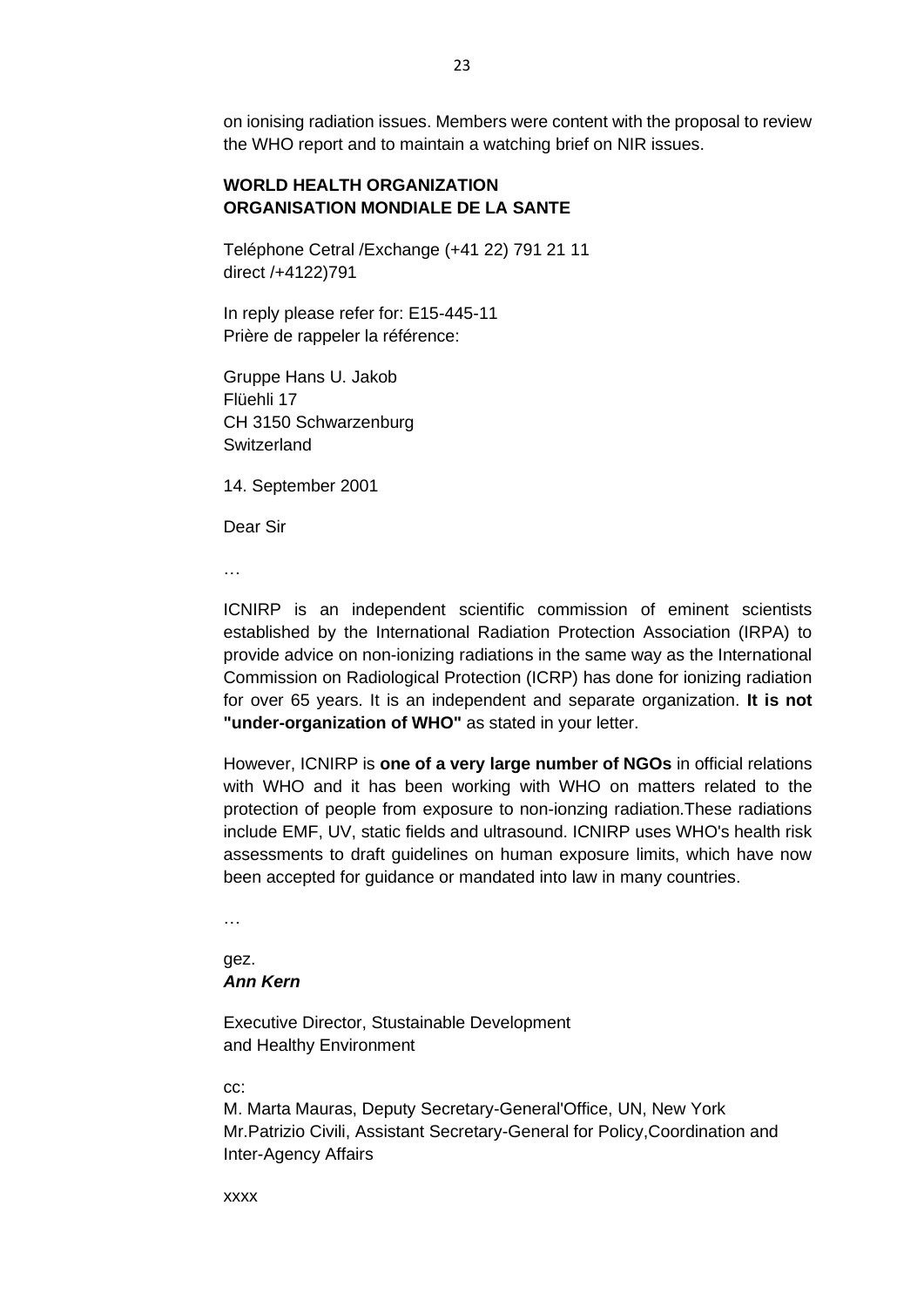**Government response to the Stakeholder Advisory Group on extremely low frequency electric and magnetic fields (ELF EMFs) (SAGE) recommendations**

#### **2009**

5. The UK adopted the 1998 ICNIRP $\mathring{\text{^{\circ}}}$ EMF public exposure guidelines in terms of the 1999 European Recommendation (1999/519/EC)<sup>6</sup>. The electricity industry currently complies with these guidelines on a voluntary basis.

13. The same NRPB 2004 publication recommended the adoption in the UK of the international (ICNIRP) guidelines based on the known science but also "that government should consider the possible need for further precautionary measures." Precaution is mentioned because of the uncertainty in the science.

29. The Government recommends that the electricity industry takes appropriate action to identify any homes and schools that do not currently meet the ICNIRP requirements because of the proximity of high voltage power lines, and addresses the need for remedial actions to ensure that exposures do not exceed the relevant ICNIRP guidelines.

42. It is for EU Member States to determine the circumstances in which the adoption of the ICNIRP guidelines is appropriate in terms of the EU recommendation. In this regard, the UK Government considers that exposure for potentially significant periods of time might reasonably be regarded as referring to residential properties, and to properties where members of the public spend an appreciable proportion of their time. The ICNIRP guidelines are formally incorporated into the planning system for radio telecommunications but not in regard to overhead power lines, so in taking forward actions in response to the SAGE report the Government will take the opportunity to consider this matter further.

47. In the light of the above advice, we recommend that the electricity industry take steps to identify any existing homes and schools that do not meet the ICNIRP requirements because of the proximity of high voltage power lines and to consider what remedial actions might be taken to ensure that exposures do not exceed the relevant guidelines.

# **Summary of Advice from Public Health England on Exposure to Radiofrequency Electromagnetic Fields**

## **12 May 2017**

Central to PHE advice is that exposures to radio waves should comply with the guidelines published by the International Commission on Non-Ionizing Radiation Protection (ICNIRP). ICNIRP is formally recognised by the World **Health**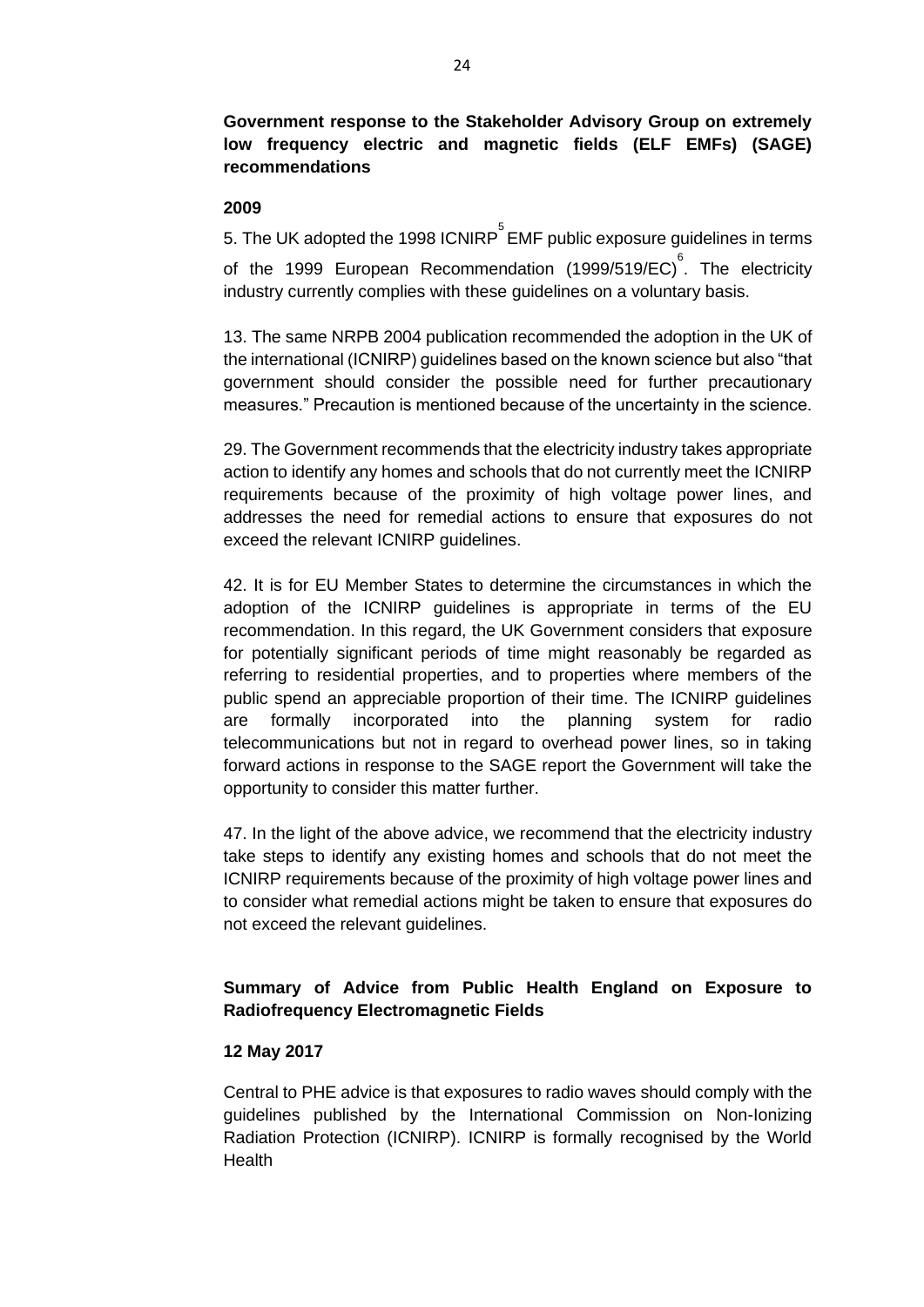Organization (WHO). PHE has also issued precautionary advice to discourage the

non-essential use of mobile phones by children.

(available at eg

## [http://www.mardenvillage.co.uk/wp-content/uploads/2017/06/PHE-RF-Advice-](http://www.mardenvillage.co.uk/wp-content/uploads/2017/06/PHE-RF-Advice-Summary-12-May-2017.pdf)[Summary-12-May-2017.pdf\)](http://www.mardenvillage.co.uk/wp-content/uploads/2017/06/PHE-RF-Advice-Summary-12-May-2017.pdf)

## **Summary of Advice from Public Health England on Exposure to Radiofrequency Electromagnetic Fields**

## **[February 28 2018]**

Central to PHE advice is that exposures to radio waves should comply with the guidelines published by the International Commission on Non-Ionizing Radiation Protection (ICNIRP). ICNIRP is formally recognised by the World Health Organization (WHO). PHE has also issued precautionary advice to discourage the non-essential use of mobile phones by children.

(available at eg

[https://www.whatdotheyknow.com/request/574110/response/1376200/attach/](https://www.whatdotheyknow.com/request/574110/response/1376200/attach/3/PHE%20RF%20Advice%20Summary%2018%20Dec%202018.pdf) [3/PHE%20RF%20Advice%20Summary%2018%20Dec%202018.pdf\)](https://www.whatdotheyknow.com/request/574110/response/1376200/attach/3/PHE%20RF%20Advice%20Summary%2018%20Dec%202018.pdf)

## **Electromagnetic fields and public health**

Exposure to extremely low frequency fields

Backgrounder 322 June 2007

#### <https://www.who.int/peh-emf/publications/facts/fs322/en/>

#### *International exposure guidelines*

Health effects related to short-term, high-level exposure have been established and form the basis of two international exposure limit guidelines (ICNIRP, 1998; IEEE, 2002). At present, these bodies consider the scientific evidence related to possible health effects from long-term, low-level exposure to ELF fields insufficient to justify lowering these quantitative exposure limits.

1. Electromagnetic fields and public health

#### a) **Base stations and wireless technologies**

Backgrounder 304 May 2006

<https://www.who.int/peh-emf/publications/facts/fs304/en/>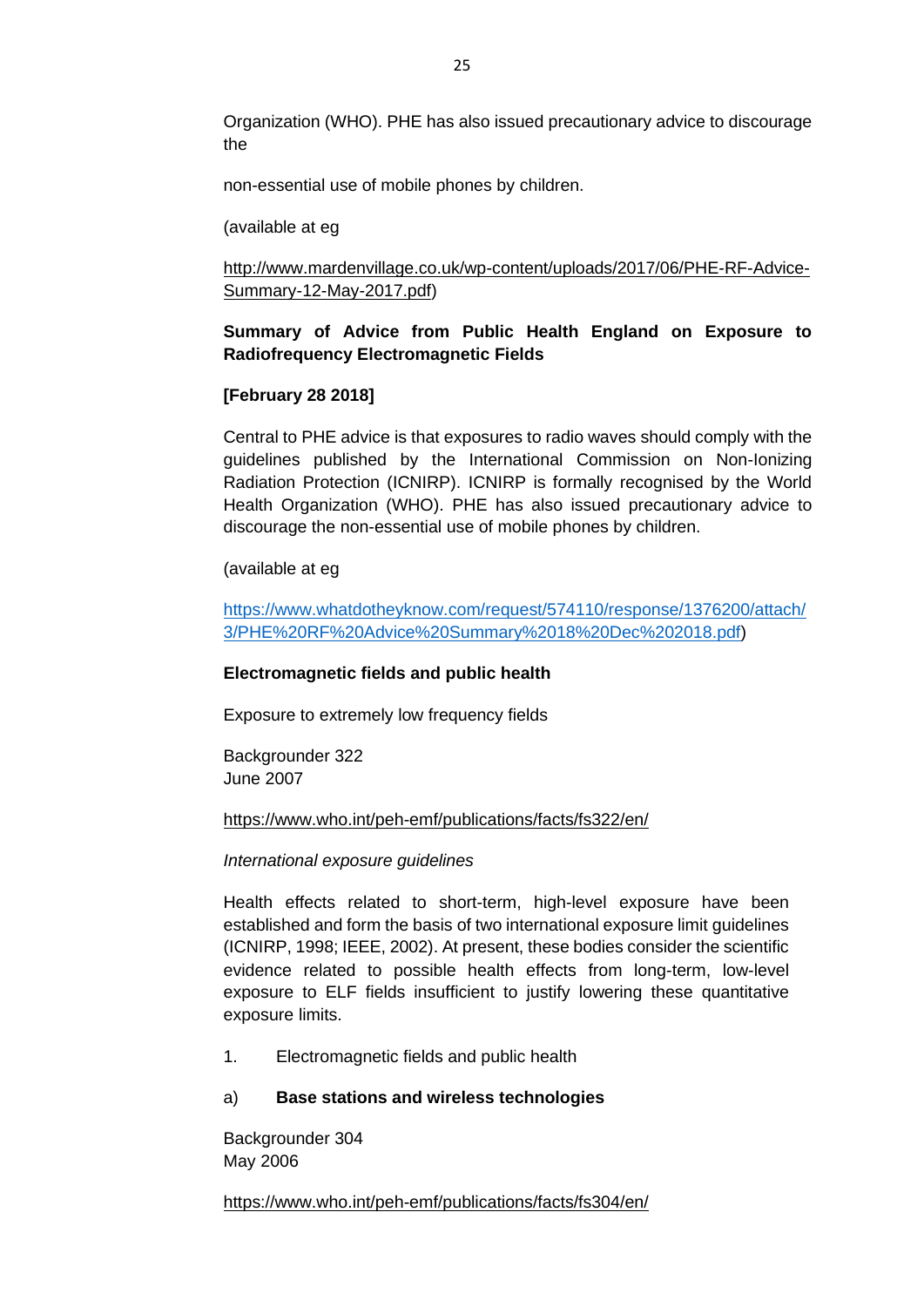Protection standards

International exposure guidelines have been developed to provide protection against established effects from RF fields by the International Commission on Non-Ionizing Radiation Protection (ICNIRP, 1998) and the Institute of Electrical and Electronic Engineers (IEEE, 2005).

National authorities should adopt international standards to protect their citizens against adverse levels of RF fields. They should restrict access to areas where exposure limits may be exceeded.

95. Of course, ICNIRP provides a disclaimer to its guidelines as below:

"ICNIRP undertakes all reasonable measures to ensure the reliability of information presented on the website, but does not guarantee the correctness, reliability, or completeness of the information and views published. The content of our website is provided to you for information only. We do not assume any responsibility for any damage, including direct or indirect loss suffered by users or third parties in connection with the use of our website and/or the information it contains, including for the use or the interpretation of any technical data, recommendations, or specifications available on our website."

- 96. This does beg the question "Who is ultimately liable". Here is a body which is advising the world's governments of safety of their people and it does not accept responsibility for its work.
- 97. Do see the Council of Europe's article confirms its views on the dangers of EMFs which is at **Schedule 12**.

## **G. Let's now look at some legal aspects**

## *Human rights*

98. The Danish Institute for Public Health and the Council for Health-Safe Telecommunications has prepared a legal document related to the broad harm from 5G as well as other wireless technologies. They state:

> "The legal opinion is based on the rules of law in the European Convention on Human Rights, the UN Convention on the Rights of the Child, the EU directive on the conservation of natural habitats and of wild fauna and flora, the EU directive on the conservation of wild birds, on the precautionary principle as well as on the Bern- and Bonn- conventions on the protection of animals and plants."

99. LEGAL OPINION – on whether it would be in contravention of human rights and environmental law to establish the 5G-system in Denmark - FINAL DANISH VERSION TRANSLATED INTO ENGLISH by Christian F. Jensen attorney-at-law (L)

[https://mdsafetech.files.wordpress.com/2019/07/5g-danish-legal-opinion-jensen-](https://mdsafetech.files.wordpress.com/2019/07/5g-danish-legal-opinion-jensen-2019.pdf)[2019.pdf](https://mdsafetech.files.wordpress.com/2019/07/5g-danish-legal-opinion-jensen-2019.pdf)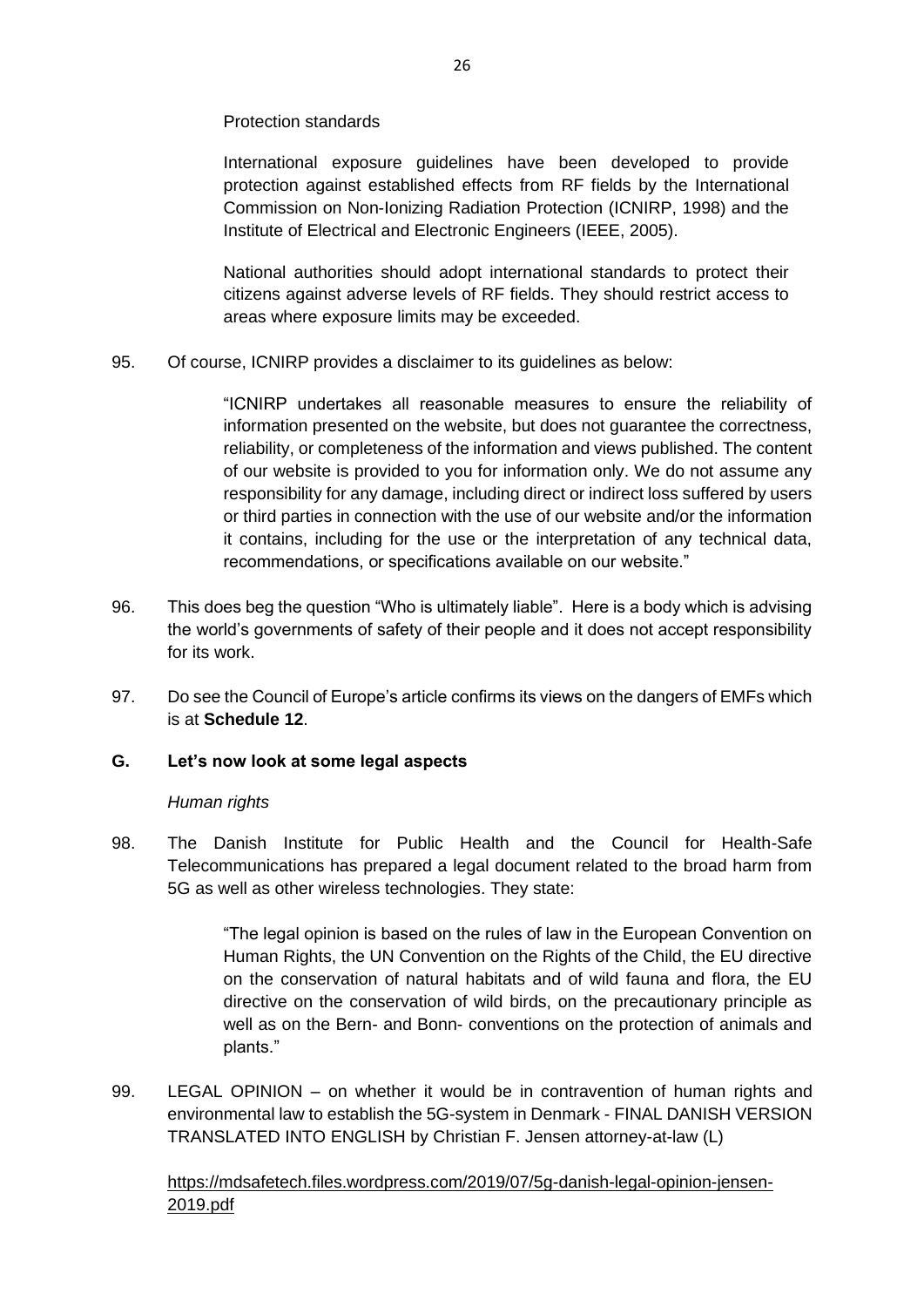*Other laws and potential breaches of laws*

- 100. Time has not allowed me to review all potential laws which may be contravened by a roll out of 5 G, but a few below come to mind.
	- (a) Health & Social Care Act 2012 which states that:

*'The Secretary of State's duty as to protection of public health:*

*(3) Subsection (4) applies in relation to any function under this section which relates to:*

## *a) the protection of the public from ionising or non-ionising radiation.*

*12) Duties as to improvement of public health*

*2B) Functions of local authorities and the Secretary of State as to improvement of public health:*

*Each local authority must take such steps as it considers appropriate for improving the health of the people in its area'*

- (b) The HSE 2016 legislation and planning laws does not cover non-thermal effects since both specifically refer to ICNIRP and therefore the Secretary of State is failing to control radiation frequencies as required under the Health and Social Care Act 2012.
- (c) The failure to conduct an Environmental Risk Assessment for 1G, 2G, 3G, 4G and 5G, both for wildlife and humans
- (d) Since the European Environment Agency has recommended the Precautionary Principle, which would mean a moratorium on 3G-5G, and the precautionary principle is enshrined in EU law and the UK government is acting illegally by not adopting the precautionary principle
- (e) The DHSC says it follows ICNIRP guidelines. The ICNIRP 2002 warns governments of people who need non-thermal guidelines to provide them. Therefore, the government is failing by not providing non-thermal guidelines to protect people who need them. This means that the DHSC is failing to protect the 1.2% or 1.6% of the pop who are severely affected.
- (f) Common Assault: since it is proven that RF causes ES symptoms, then to deploy RF without consent is assault.
- (g) The government is ignoring its public equality duty under s. 149 Equality Act by ignoring EHS sufferers in the roll out of 5G.
- 101. While it is not a breach of the law as such, it should be noted here that insurance companies will not insure against harm caused by EMFs.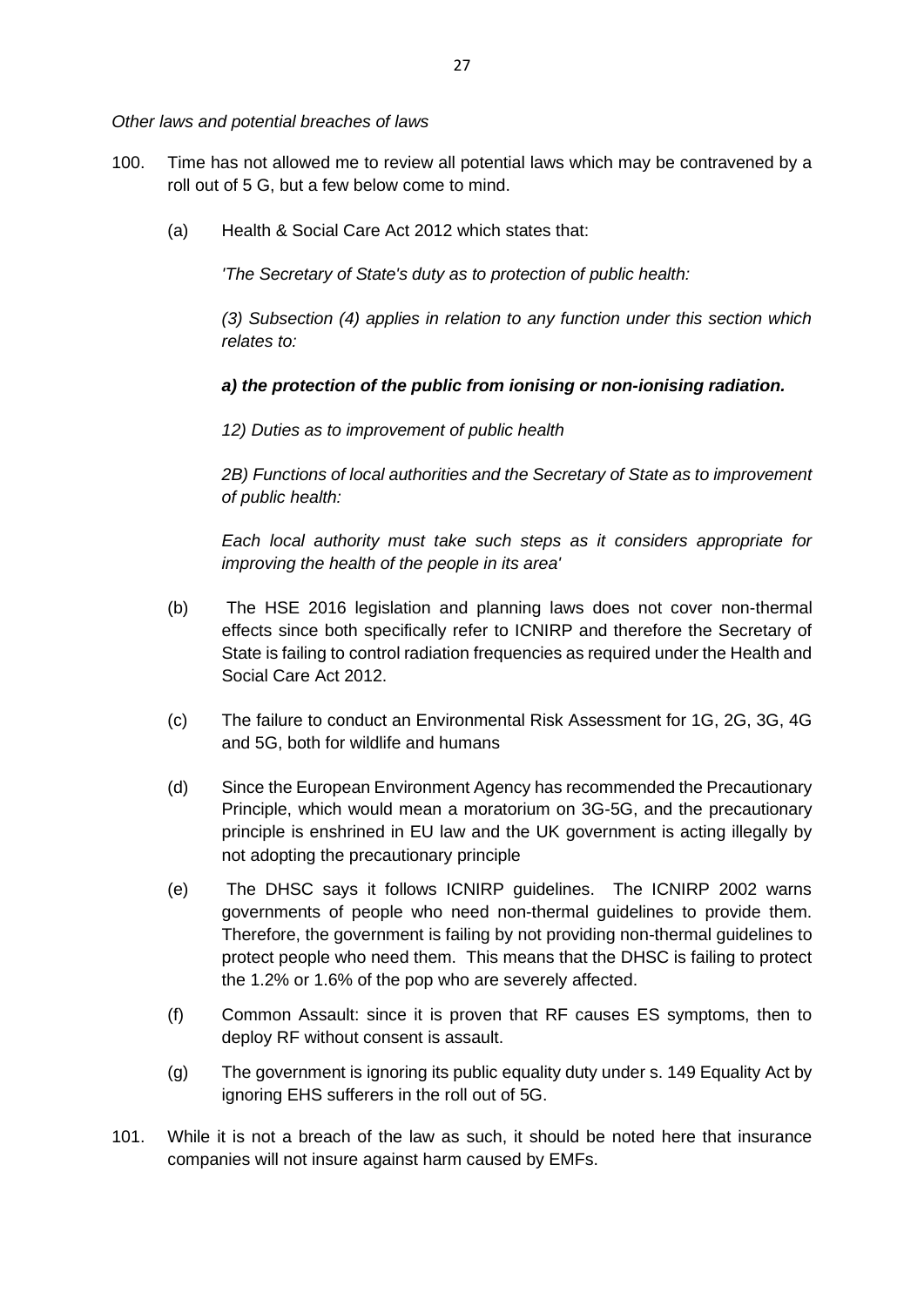## **H. Your obligations as an employer**

- 102. I have mentioned the The Control of Electromagnetic Fields at Work Regulations 2016 above and some of the provisions are set out in Schedule 6. I hope that you take note of them an apply them in your review.
- 103. In addition to these, you have health and safety obligations to your workers under the health and safety at work legislation. Council workers work in public places and will be working where the 5G EMFs will be if 5G is rolled out. These should also be taken into account.
- 104. The council will be personally liable for damage to their employees from 5G as it will be making the decision to roll out that equipment in the public realm, which is their workplace.

# **I. Government consultation on removing planning control from citing of mast and antenna**

105. The government has embarked on public consultation to remove planning control from local councils relating to the siting of masts.

[https://www.gov.uk/government/consultations/proposed-reforms-to-permitted](https://www.gov.uk/government/consultations/proposed-reforms-to-permitted-development-rights-to-support-the-deployment-of-5g-and-extend-mobile-coverage)[development-rights-to-support-the-deployment-of-5g-and-extend-mobile-coverage](https://www.gov.uk/government/consultations/proposed-reforms-to-permitted-development-rights-to-support-the-deployment-of-5g-and-extend-mobile-coverage)

- 106. The closing date is 4 November, 2019.
- 107. This means that telecommunications companies will have have carte blanche to install millions of small cell antennas on streetlights, lamp posts, post boxes, buildings, public corridors etc without prior consent or informing you.
- 108. For the reasons set out above, it is important for your council to make representations to the government consultation. I hope that I have demonstrated from the above the difficulty that EHS sufferers have in getting anyone to believe them

## **J. Letter sent by Eric Peel to various government agencies**

109. His full letter can be seen at Schedule 14.

## **K. My petition which is addressed to all local councils**

110. I have set up a petition which can be seen below. You can see some of the comments on it.

[https://you.38degrees.org.uk/petitions/5g-suspend-and-review-rollout-of-5g](https://you.38degrees.org.uk/petitions/5g-suspend-and-review-rollout-of-5g-infrastructure)[infrastructure](https://you.38degrees.org.uk/petitions/5g-suspend-and-review-rollout-of-5g-infrastructure)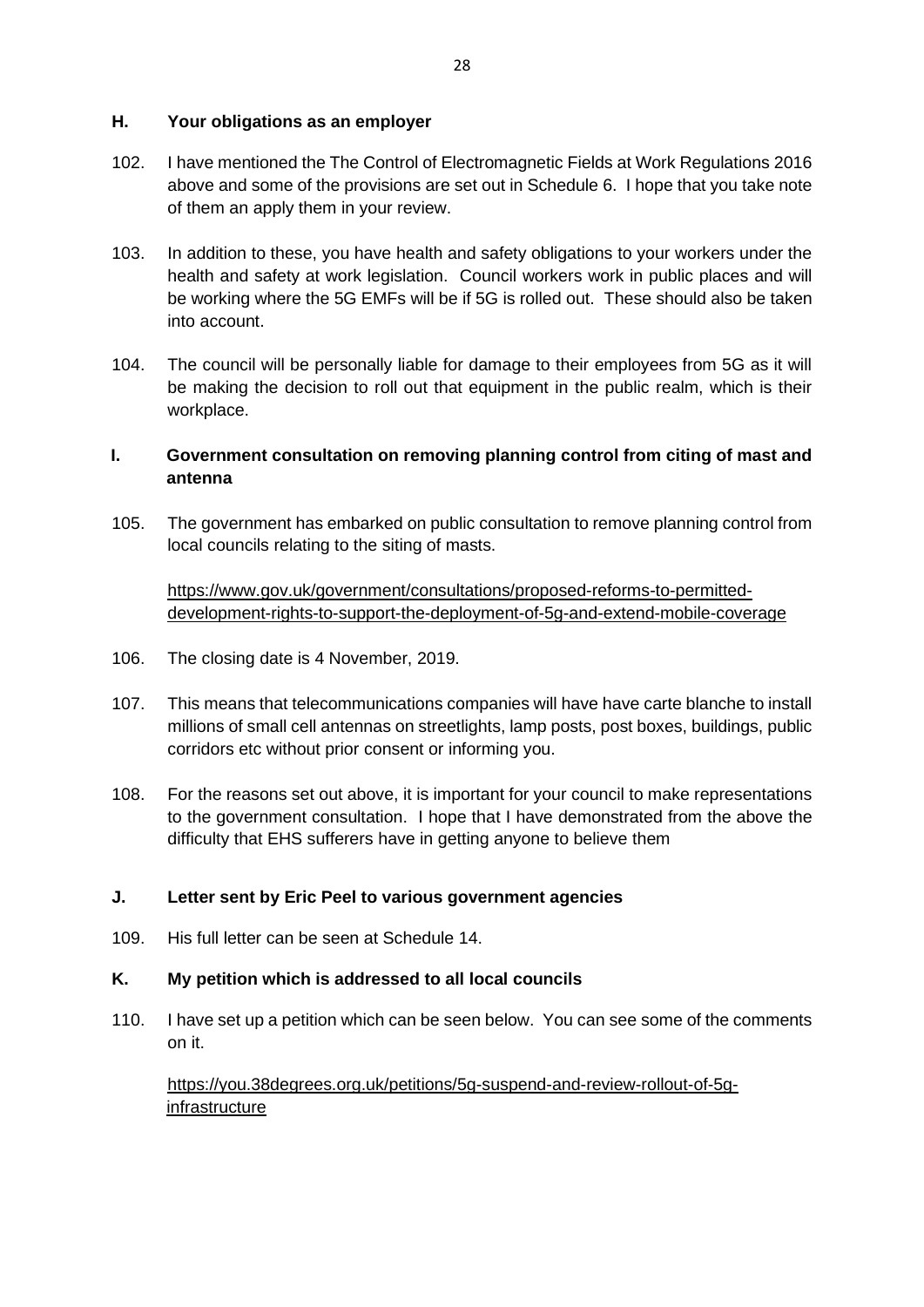## **L. LED street lights are dangerous and, in addition, are wired with 5G already**

- 111. Some councils use LED lights for their street lights, with no filters on them, as in Gateshead. They are 5G enabled. LED lights emit radiation as they sit on the microwave spectrum. The problem with this is set out below.
- 112. LED street lights are being rolled out all over the country under the pretext presumably of global warming and the need to use less energy.
- 113. But the department of health here in UK via Public Health England, their agency, have already told people that these LED lights can harm human eyesight because of the spectral imbalance. They have too much blue light which can cause macular degeneration. The lights themselves emit radiation.

# [https://www.highwaysmagazine.co.uk/Public-Health-England-issues-LED-street](https://www.highwaysmagazine.co.uk/Public-Health-England-issues-LED-street-lighting-warning/3981)[lighting-warning/3981](https://www.highwaysmagazine.co.uk/Public-Health-England-issues-LED-street-lighting-warning/3981)

114. Yet, they are still being rolled out. If you would like to understand why they are a problem, in relation to the blue light from LED lights do watch the video below.

[https://www.youtube.com/watch?v=YRJPCemddJk&fbclid=IwAR0iT6zHGzhFI1J99G](https://www.youtube.com/watch?v=YRJPCemddJk&fbclid=IwAR0iT6zHGzhFI1J99GDxB8VYDIMRNtA5g2Z5BOw4685-vDTOuVM8q69pKIA) [DxB8VYDIMRNtA5g2Z5BOw4685-vDTOuVM8q69pKIA](https://www.youtube.com/watch?v=YRJPCemddJk&fbclid=IwAR0iT6zHGzhFI1J99GDxB8VYDIMRNtA5g2Z5BOw4685-vDTOuVM8q69pKIA)

- 115. The macular degeneration occurs over a period of say 20 years and can result in blindness. This is what is in store for your council tax payers if LED lights are rolled out with no filters on them as shown in the video above.
- 116. But there is a further problem for human health and that is the transmission of microwave frequency.
- 117. These LED streetlights or many of them have antennae that pick up and transit 5g frequencies and multiply it up (called densification ) and through phasing of the signals make the waves into beams – used for scanning.
- 118. This is necessary because driverless cars need a form of radar scanning like this is to avoid collisions.
- 119. So, if you use LED street lights, 5g is already in your streets, being transmitted through certain LED street lights and is occurring at the 4 g frequencies such as 868Mhz which is the frequency identified for autonomous vehicles.
- 120. The definition of 5g is densification of signal and collimation of signal densification is brought about by thousands of streetlights multiplying up the signal and the collimating of the signal into a beam wave for scanning, is brought about by the focusing of the signal in the antennae attached to the street lights. The beams become phased array radar scanning.
- 121. It is known in the military that operatives cannot be exposed to radar for too long or they suffer from cancer related illnesses. This beaming capability through the 5G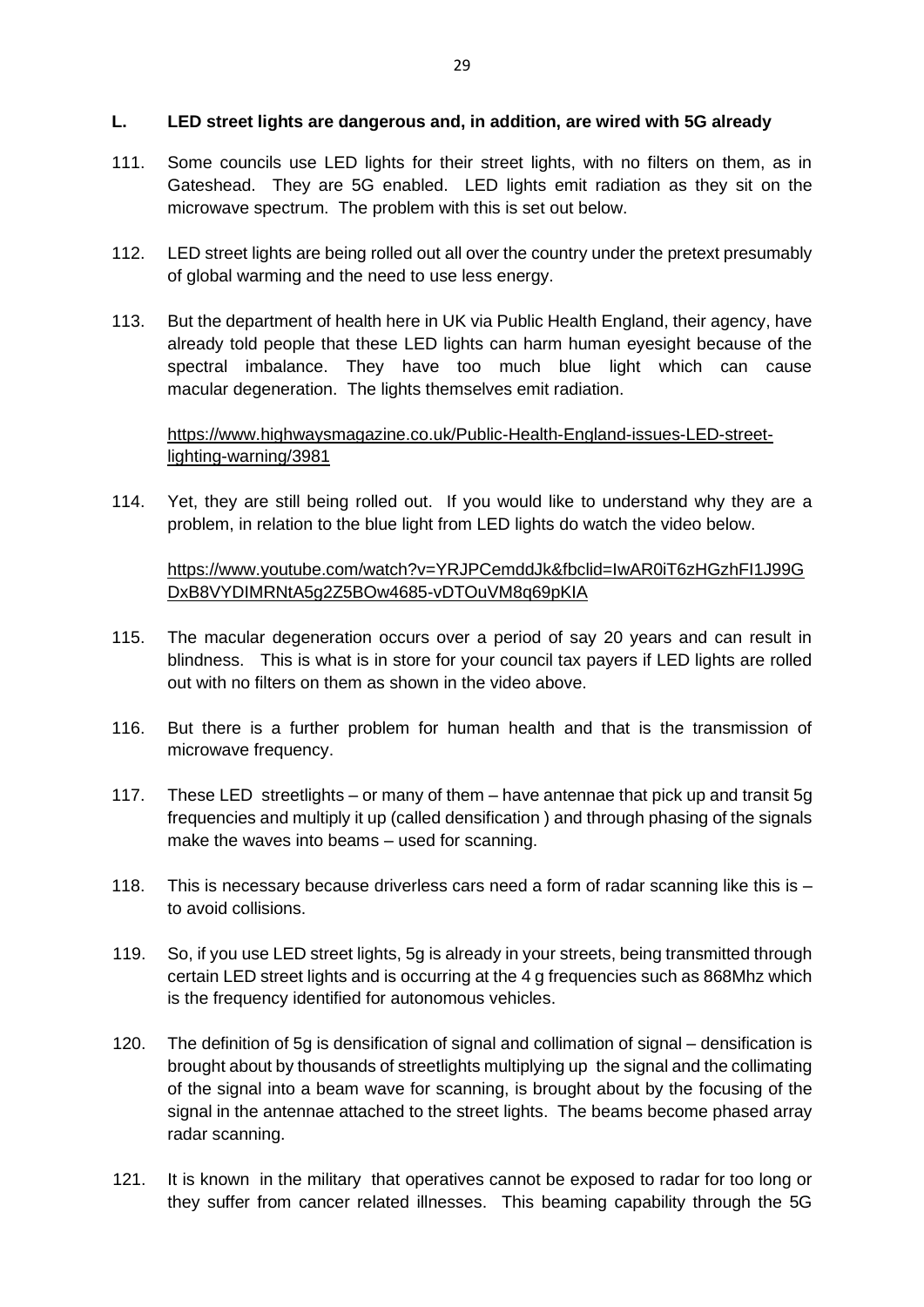beaming capability on LED street lights are irradiating the public around them with this 5g radiation – a radar scanning radiation - 24 hours a day which is in breach of the guidelines PHE refer to and which are the ICNIRP Guidelines.

- 122. The ICNIRP guidelines are for exposure at 1mw/m2 for 6 minutes only so even by the ICNIRP guidelines – not accepted by the vast majority of modern science as set out above – this is a breach.
- 123. Next we have seen that 5g is the densification and collimation of the signal and there are no safety tests for 5g anywhere.
- 124. As mentioned above, the ICNIRP guidelines refer to heating effects and ignore non thermal effects. So that you understand the power of non thermal effects, compare it to when you go for an Xray. You do not have a warming effect from an xray machine. The xray is brought about by non thermal radiation.
- 125. Microwave radiation in air is also called non ionizing radiation so it appears that PHE could be breaking the law since they – as a government body- are not warning people about non ionising radiation which is going through the street lights.
- 126. The Health and Social Care Act 2012 states that local and national government have a duty to protect the public from ionising and non ionising radiation.
- 127. In addition, certain streetlights are transmitting microwave radiation now to which no one has given their consent to being irradiated 24 hours a day.

# **M. Conclusion**

- 128. I have so much more that I can tell you. But for the moment I will leave my submissions at this point.
- 129. If you accept the submissions in this document, I would suggest to you that we are all being used as guinea pigs in a giant experiment. Nuremberg Code which I have set out in **Schedule 15** prohibits experiments on humans without their consent.

## http://broughttolife.sciencemuseum.org.uk/broughttolife/techniques/nurembergcode

- 130. The Nuremberg Code was introduced in August 1947, after the *[Nuremberg trials](http://broughttolife.sciencemuseum.org.uk/broughttolife/techniques/~/link.aspx?_id=3424430C0FD548AC9675D8F1FF5A0F97&_z=z)*. In these trials, Nazi doctors were convicted of the crimes committed during *[human](http://broughttolife.sciencemuseum.org.uk/broughttolife/techniques/~/link.aspx?_id=B23B277840904899BDEC0C2D3A60C10C&_z=z)  [experiments](http://broughttolife.sciencemuseum.org.uk/broughttolife/techniques/~/link.aspx?_id=B23B277840904899BDEC0C2D3A60C10C&_z=z)* on concentration camp prisoners. It attempted to give clear rules about what was legal and what was not when conducting human experiments.
- 131. The code consists of ten points. The first and most important is that anyone participating in an experiment must give [informed consent.](http://broughttolife.sciencemuseum.org.uk/broughttolife/techniques/~/link.aspx?_id=4F9F60EC74834A9C8848076CBB0F51AD&_z=z) This means nobody can be forced to participate in human experiments. All participants must understand the potential risks.
- 132. The code also gives rules for running the experiments. For example, participants can leave the experiment if they want. Doctors must stop the experiment if they realise it